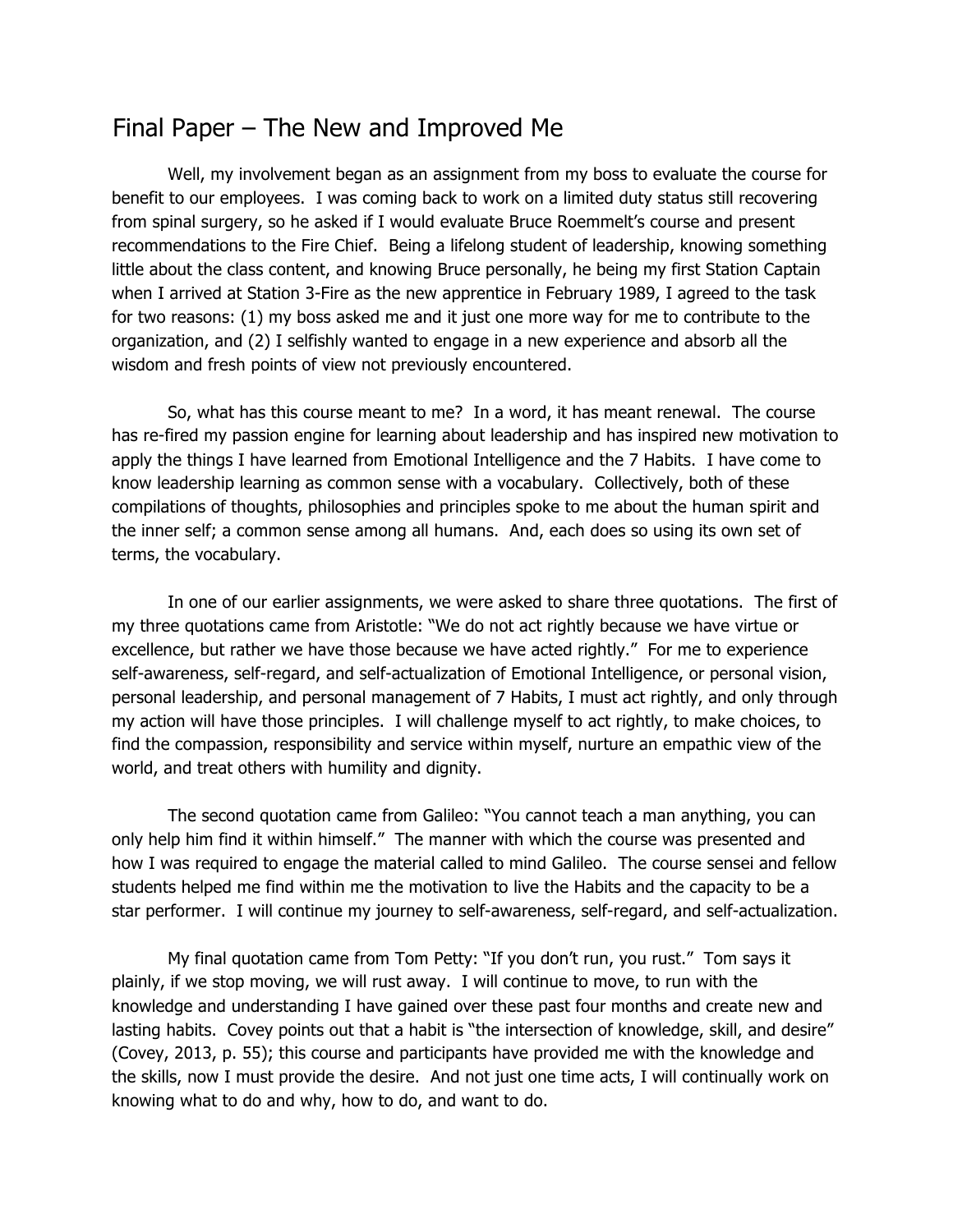Another meaningful (actually, all of the assignments have been meaningful) assignment had us create a personal mission statement using the Franklin-Covey website. I found creating my personal mission statement to be thought provoking, introspective exercise. I have included aspects of my personal mission statement here because it is some of what the new and improved me will look like going forward.

I will be inspired by the potential outcomes my performance may lead to, and want my performance to positively impact the lives of those around me – friends, family, co-workers, and the citizens I serve. I will be proactive, beginning with the end in mind; putting first things first; thinking win/win; seeking first to understand and then to be understood; synergizing with others around me; and sharpening the saw regularly and frequently.

I will invest more time and energy in the professional development of others, and truth be told, have already exposed some of my subordinates to Emotional Intelligence and the 7 Habits to great success. As a supervisor, I am responsible for evaluating the performance of subordinate employees. As a Battalion Chief, I supervise other supervisors. One aspect of the annual performance evaluation process is to establish individual performance goals for the employee to achieve during the year. One goal I started using for each of my subordinates involves reading the 7 Habits and then completing some of the application suggestions at the end of each section. This goal was so impactful on one of my subordinates that he established the same goal for one of his subordinates. Upon discussing his progress during one of our meetings, he reported to me that the results he was experiencing with his subordinate were impressive, like a light switch being turned on. He observed positivity and motivation levels increasing from shift to shift; a renewal; as I had observed in my subordinate.

I will strive to prevent those times when I am not at my best, knowing that it is okay to have a bad day every now and again, but I will not dwell on the negative, rather I will quickly recover and reengage positivity. I will not allow a negative tide to suck me down and give up. I was taught a long time ago to leave the campsite in better condition than the way I found it. I intend to leave my Department in better condition than it was when I arrived twenty-six years ago.

I will be committed to something greater than myself while serving others; whether my service benefits co-workers or the citizens of the community. My actions will be born from a sense of duty to those around me, that others' lives should be better because of my presence.

My professional journey through the fire service has been for the most part been eternally bound to a principle-centered sense of duty that will be much more so continuing toward its eventual finality, a happy and hard-earned retirement. Before saying my farewells, though, I will be part of a movement that seeks to remove all divisions of the cavalier and bravado mindsets from which our fire service is currently besieged. I continue to encourage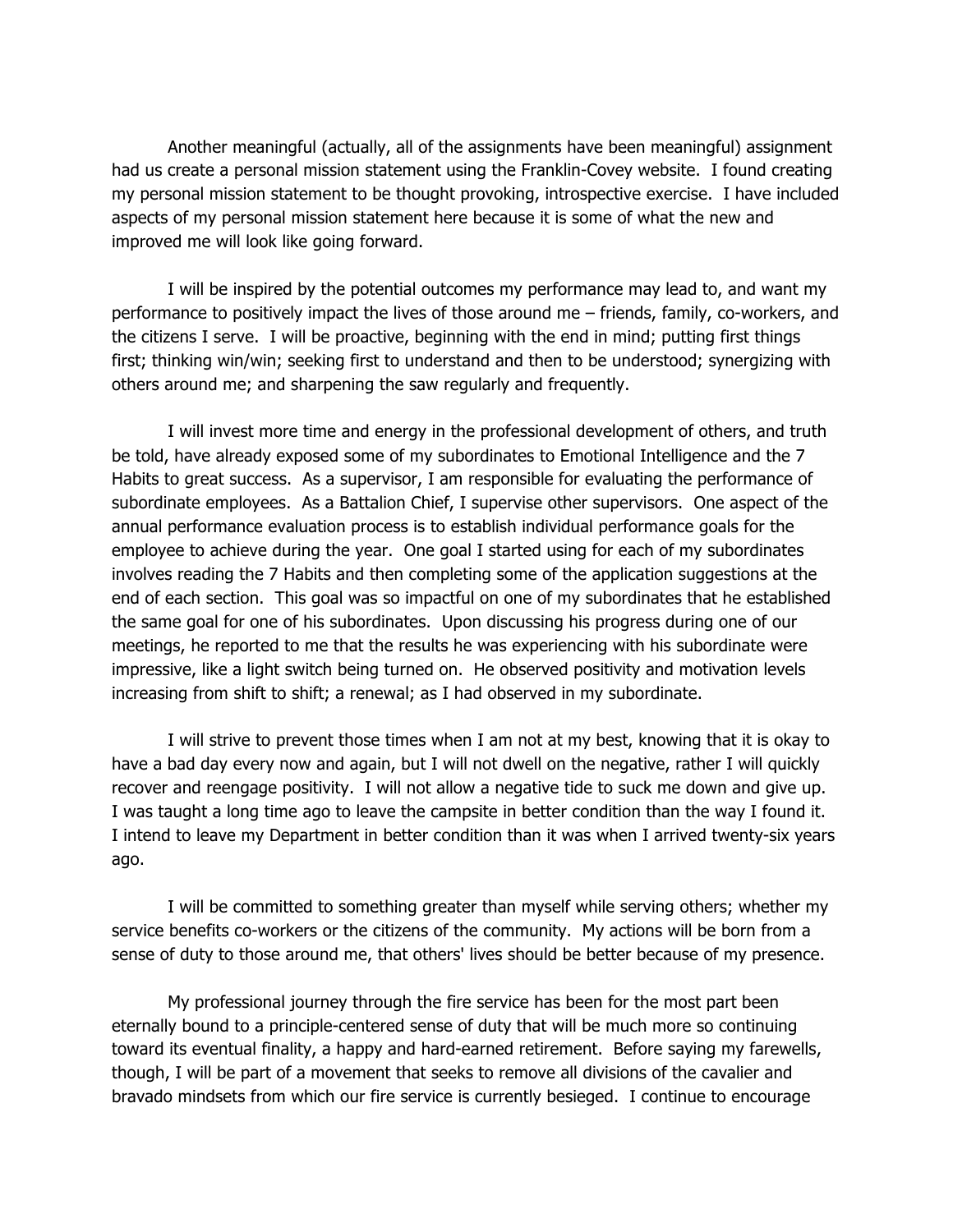others to reconnect with our mission; to ensure the safety and wellbeing of the community through selfless service. The fire service is more than just a job or occupation, it's a calling, a noble one at that, and anything other than selfless service is unacceptable.

Additionally, and most importantly, I will continue to find enjoyment in my personal life through me sharing life's experiences with my wonderful wife. It doesn't matter what that experience happens to be, so long as we are together while that experience brings us joy, excitement, fear or sadness. I love to engage with nature, to be out of doors and observe, hear, smell and feel what the world has to offer. I love to fish the streams, rivers and oceans. I love to run through neighborhoods, wooded trails, and cities. I love to walk with my wife along the beach, and just sit and watch the waves. At the end of the day, I love the stillness, to read a book, to let my mind process the day's adventure. People never say I wished had I spent more time a work, so I will make the time to do the things that I love to do.

In closing, what this course has shown me is how to be a better version of me. I know a fair amount of stuff about leadership, but knowing stuff is such a small aspect of leadership. Doing stuff is the most important. Action brings leadership to life, although I have not always acted in ways I should have or wanted to, for fear of something. I have been given freedom, the freedom of choice. So, rather than react to conditions and feelings, I will respond proactively, driven by my values.

#### Works Cited

Covey, S. (2013). The 7 Habits of Highly Effective People. Rosetta Books, LLC. Retrieved March 2, 2015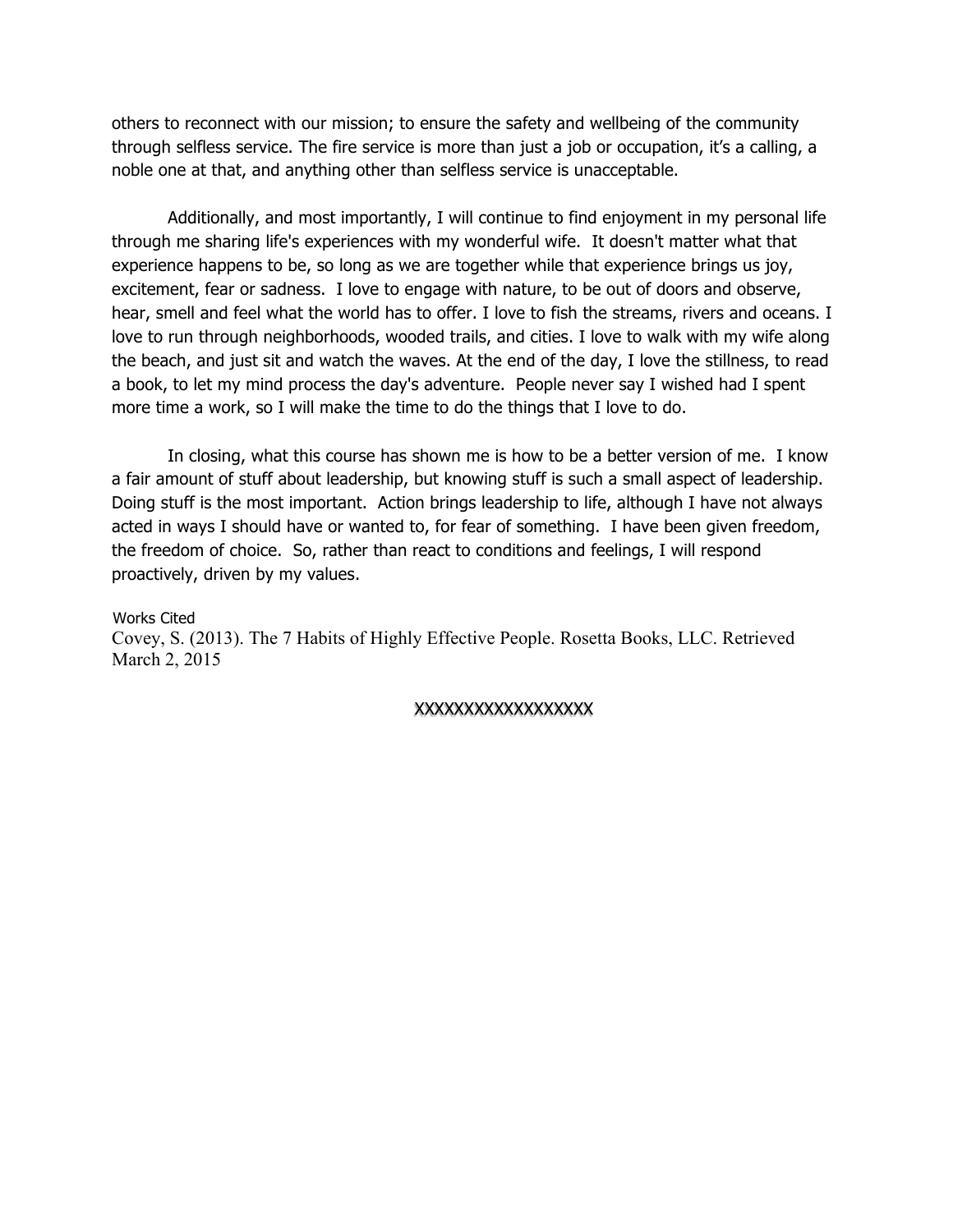# What This Class Means To Me

What did this class mean to me? Well, it meant taking a lot of my free time and it took a lot of effort. But I did learn quite a bit about myself in the process. I learned that I do some things the right way, but I also learned that there is quite a bit that I need to work on. Much of what this class is about, I found out that I already knew, either through learning it in a class or through life experience. I've had bosses that ran the gamut of being excellent leaders, horrible leaders, or somewhere in between. Each had a different way of doing things and some that I found to be excellent, did things differently than others that I also thought were excellent. I don't think that there one right way to be a good leader, just find what works, while staying true to your own set of values. I also found that I already knew most of this, I just didn't realize it, or didn't know the catch phrases.

I found that treating other people the way I would want to treated works in most cases. I know that's not always true and sometimes you have to tailor your leadership style to fit the people that you're leading. The important qualities, to me, are fairness, consistency and integrity. Building people up and making then feel like they have a voice and can affect change are also very important. Transparency from the top down, employees start to mistrust management if they feel like important decisions, that directly affect them, are being made behind closed doors. That breeds an "us against them" mentality, which can erode the morale of the entire workforce, leading to poor productivity and a higher turnover rate. I prefer to be on a first name basis with everyone. There are some who believe that this would lead to becoming too friendly with people you are supposed to in charge of, and could make it harder to keep discipline in the ranks. There may be some truth to that, but I also believe that it works the other way too. If you have a personal relationship with a superior and genuinely like them, you'll try all that much harder not to put that person in a position where they have to reprimand you or possibly fire you. Just my personal opinion on that one.

Working in EMS, there are never situations that would require us to blindly follow orders without question, we're not sending men into combat and possibly their deaths, so the separation between superiors and subordinates does not need to be that great.

As far as what I'm going to do on a personal level after this class, the biggest change I want make is figuring out where I want my career to go from here. I need to sit down with my family and talk about what it will mean to all of us if, for instance, I want to go back to school. We need to decide as a family if it is feasible and would it be worth it in the end. My family comes first, always, but providing for them the best that I can is also high on the list. Having the time to spend with them is very important and depending which direction I go, the extra money might not be worth it if I have less time with them. This is something we all need to decide on.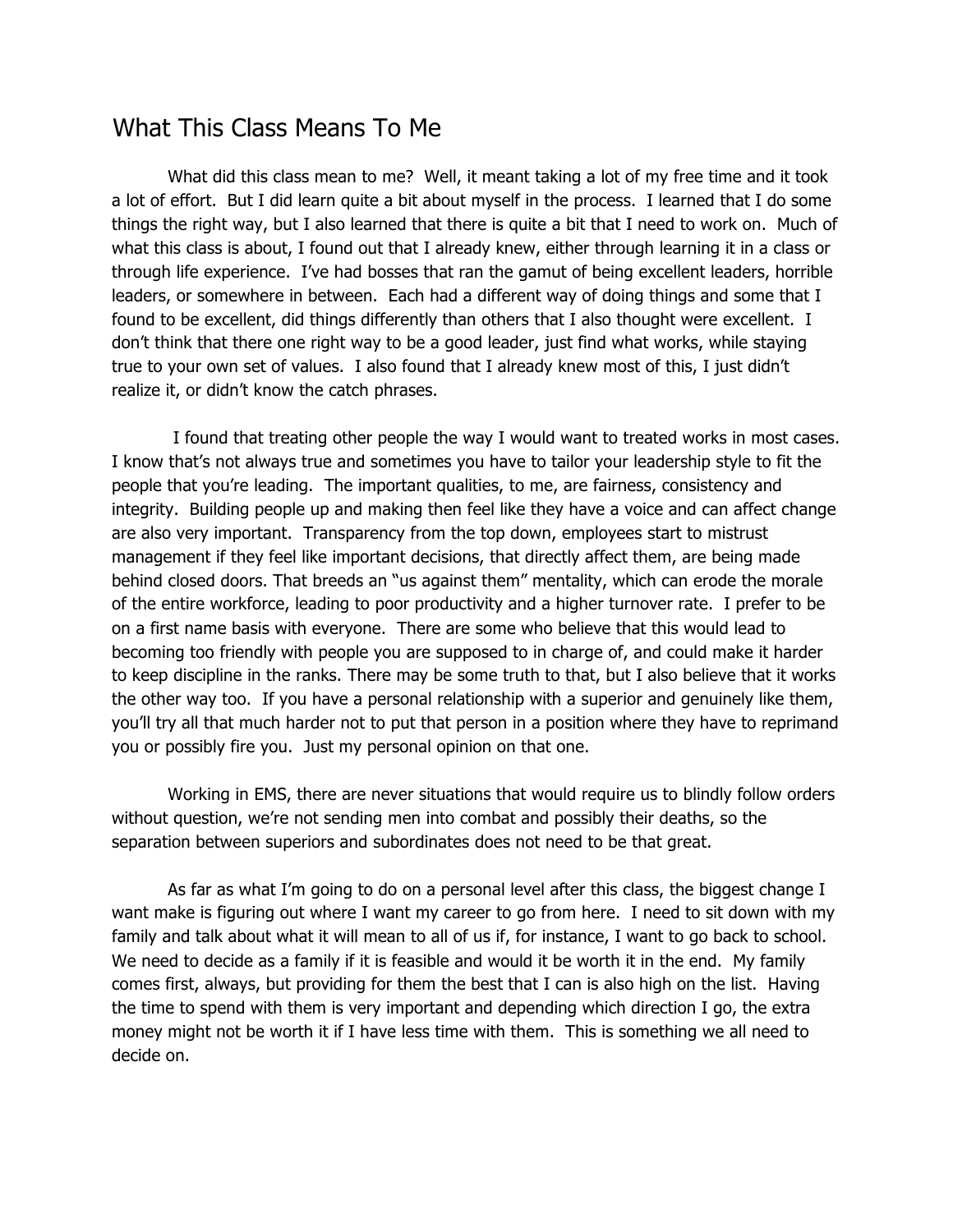Prioritizing is next on the list. Putting the big rocks in first, is a great way to look at things. Figuring out what is most important and addressing those things first will lead to better organization in my life and hopefully less stress. Don't sweat the small stuff.

Setting goals. I find that writing my goals down on paper helps me to stay focused and I'm less prone to stray from those goals. This doesn't only apply to my work life, but to my personal life too. One of my biggest goals is to get healthier. I've already started by setting a diet of 4-6 small, balanced, healthy meals a day. It's tough to stick to on work days, but I'm trying. I am exercising every day now and have a goal in mind for the end of June, 30 pounds. Quitting smoking! This is proving to the toughest one of all. I have tried just about every quitting aide available, but each time I start again. I've talked to my doctor about using Chantix again, and will be starting it soon. My family has said that they will be supportive and try to help me to stay on track.

This class has given me some good tools to use to help me achieve what I want to with my life. The trick will be to utilize what I have learned. Sometimes it feel like life gets in the way of dreams, but it doesn't have to if you don't let it. I think this class has helped me to see that.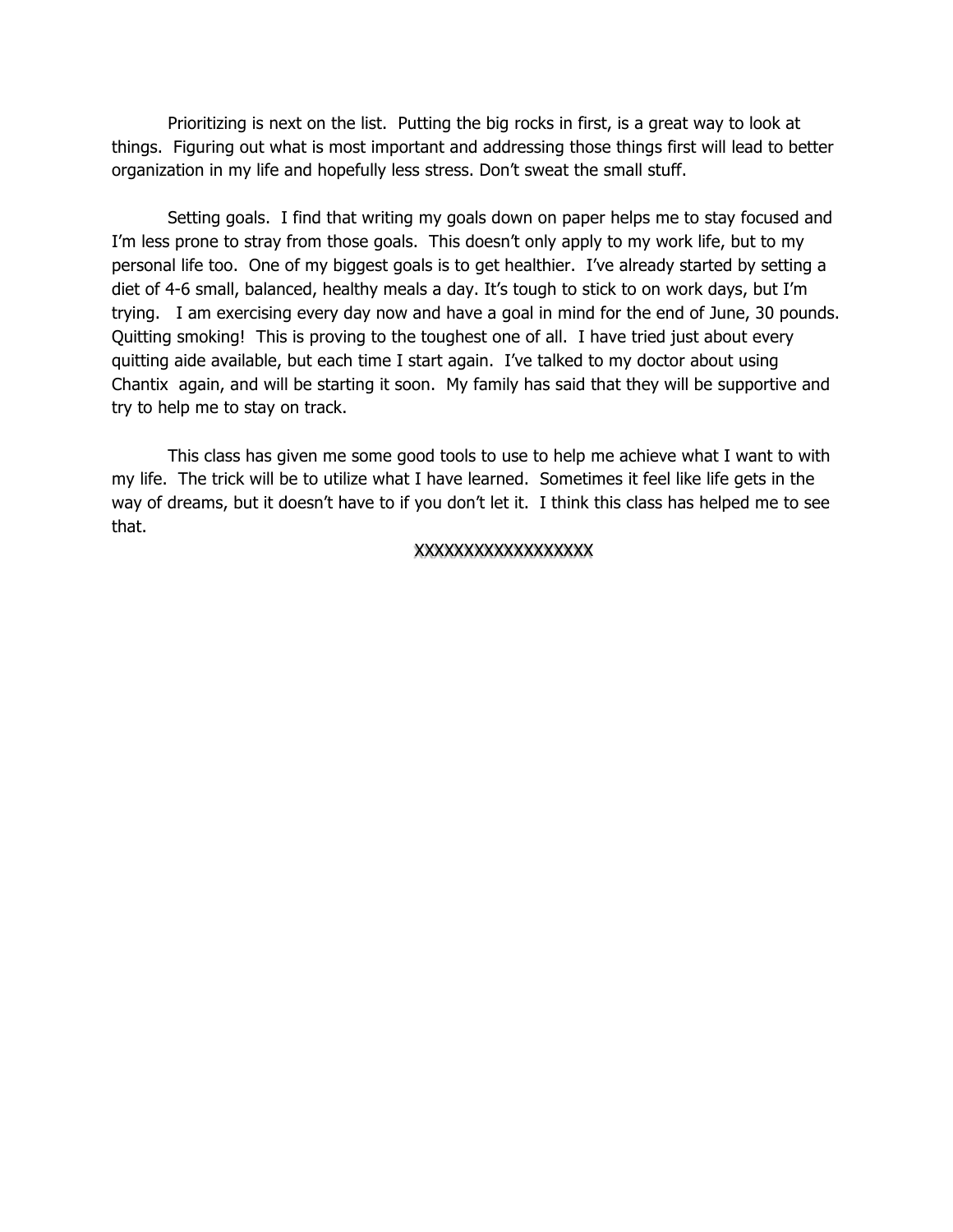# Putting it Together…What it all means to ME

"What this class means to me?" When I started this class I thought I had a lot of stuff figured out. I did the readings, they made sense, yet I did not understand. Nothing really hit home until I began to experience and live it.

It wasn't until I hit the wall so to speak that I realized I had been digging myself into a dark hole. I didn't realize the amount of emotional and irrational baggage that I carried. This not only took a lot of emotion out of me in my professional life, but also my personal life as well. I wasted a lot of time and energy needlessly. I did not even realize that I did not even deal with the loss of my father let alone anything else that the job brings.

At the beginning of the class I was in a very dark spot in my life. Even though I was promoted, I had too much on my emotional plate, too much baggage so to speak. None of the tools that I had used worked. Everything I felt was falling apart. Personally my relationship was at a standstill. Professionally my work relationships were non-existent. I had never dealt with much, just skated through it. I put stressful events, as I was taught by so many older firefighters and medics, in their place, not really discussing them with anyone at all. Bring all that together with a sudden paradigm shift in our work place, I was a "hot mess" as the kids say.

I finally lost my cool, I was no longer able to contain my emotions. Like a waterfall things came flowing out. Maybe some of it was the readings and developing new tools, a learning curve. Mostly it was the very poor way I was taught how to deal with stress, "men don't cry" from growing up to the old school thought of bury those bad calls and feelings, cause if you don't remember, than it doesn't exist.

This class and my stress implosion came together at nearly the same time. I am not one to think about fate, or karma. I do believe some things happen for a reason. Jesus puts things in our life to learn from. When we stray or get off from our core beliefs there are things that slap us in the face, sometimes a little extra hard. I had a few days to think about some things. Mainly this was where I wanted to be in my life, whether or not I wanted to continue my full time career as a paramedic, a firefighter or if I wanted to pursue other avenues and different adventures. One thing kept coming to mind. I really enjoy my career. I am good at it, I expect people to rise to the challenge, and I must do the same. Albeit a different challenge then I have ever come across, I found myself thinking back to the seven habits, I have run too long, destroyed many relationships from my lack of knowledge in the subject. Now I must change myself, I must do better handling things, I must not be afraid to communicate and take more personal challenges. I must not put off until tomorrow what can be done today.

I found a new respect in the readings. I began to understand what the authors where saying. I read over the material again and again, each time learning something new. Each time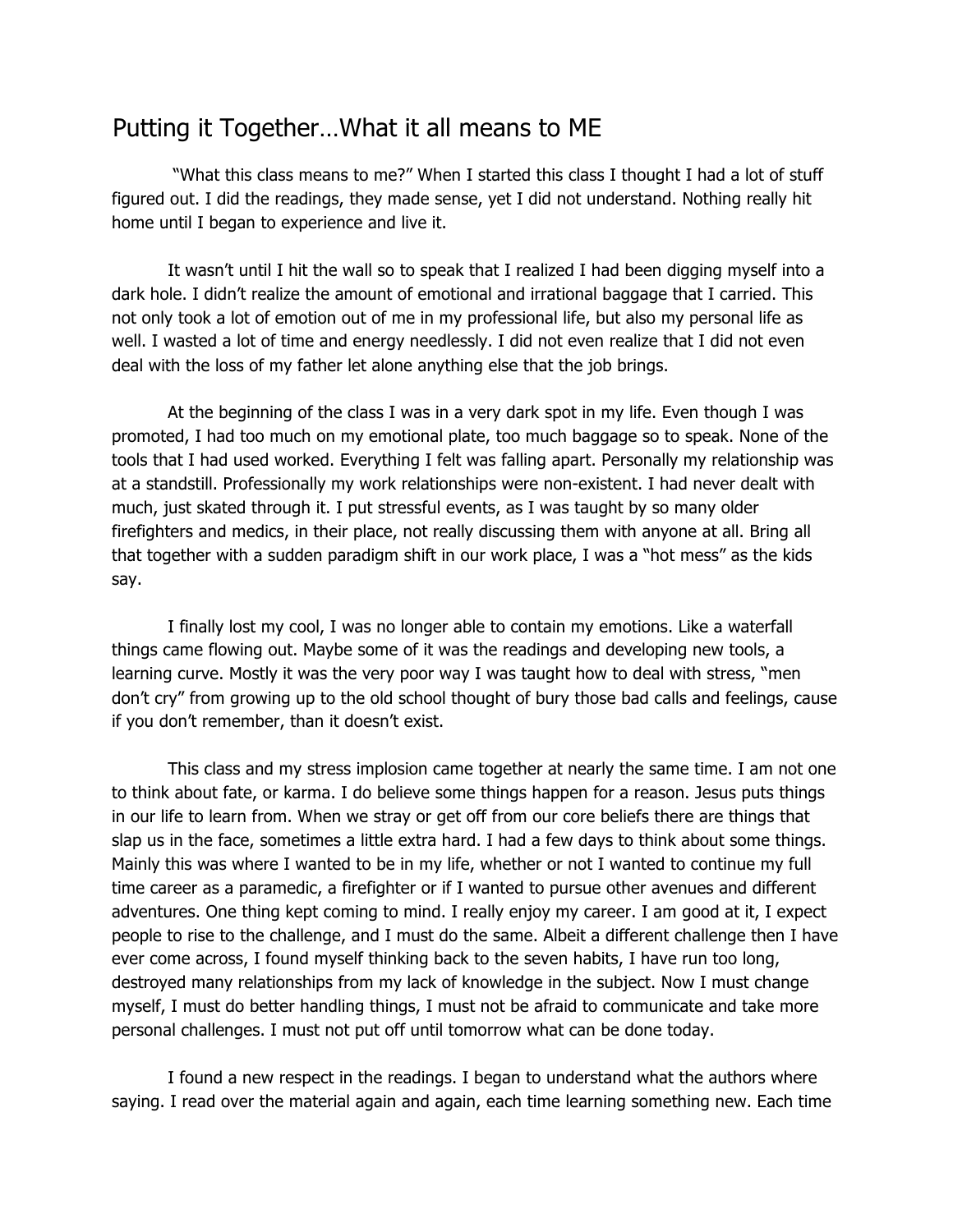thinking where in my life I could have applied this technique to have changed the outcome to a more desirable one. Now the challenge was on. Developing new tools and applying them was and is difficult. I used to have only two, either argue my point until nobody wanted to hear it, or let folks run all over me to avoid that confrontation.

Thinking about where I want to be in my life, where I want to go and how I want to get there. It is time to walk the walk after learning the talk. Learning the tools was the beginning. Applying them first in my test ground, the sixteen year old daughter…well that was fun. I could almost see her head spin when I started using the "I" statements. She seemed confused. I kind of found it funny. The most important thing was it worked. I got message across in a better and more effective way. I began to see changes in her behavior. She began to do more around the house to help her mom and myself out. She began to work harder at school. A lot of my personal stress was being alleviated. This transitioned into professional life.

Utilizing the tools at home I found myself rested and more efficient at work. I still expected the same from my colleagues. I now know of more effective ways to deal with their issues. I can better serve their needs. I communicate with them more effectively. I can often times get them to work together for the common goal. I have always helped them. Now I am helping them learn new tools of communication.

What I want the new me to look is a vast difference from what I wanted before. I tie this in with leaving a legacy. When I was younger I only cared if people would remember me by saying, "Mike, he was a hard worker and hard charger." Realizing now I left out a few things.

Yes I still want to be remembered that way. I also want them to include, he listened intently, came prepared to do the job, and led us to be better people.

How to get there. I believe I must get back to my core values. God, family, self-care, and career. My entire adult life I have put my career first. I would say EMS really doesn't love you back. Often times you only get spit or puked on. Harming the ones that cared most for me, family. I have begun to take the vacation time off to spend time with them, to do things that I want to accomplish outside of work. To recharge. Someone asked me the other day why I was taking so much time off and if I had planned to quit. I laughed and said, "I am getting my priorities together." They looked at me puzzled. This person looked very confused. They have been with the agency for ten years and also were recently promoted. They only knew the old me, the person who worked eighty hours a week. We sat down and spoke for about ten minutes. He shared that he thought I was getting ready to quit and that was what other members of management thought the same when they saw the time off requests. I jokingly said. "Only if it does not get approved." We spoke about where I was in life, the need to be there for my family and the need to recharge. I told him about my new plan. We spoke about how much time I had put into the work.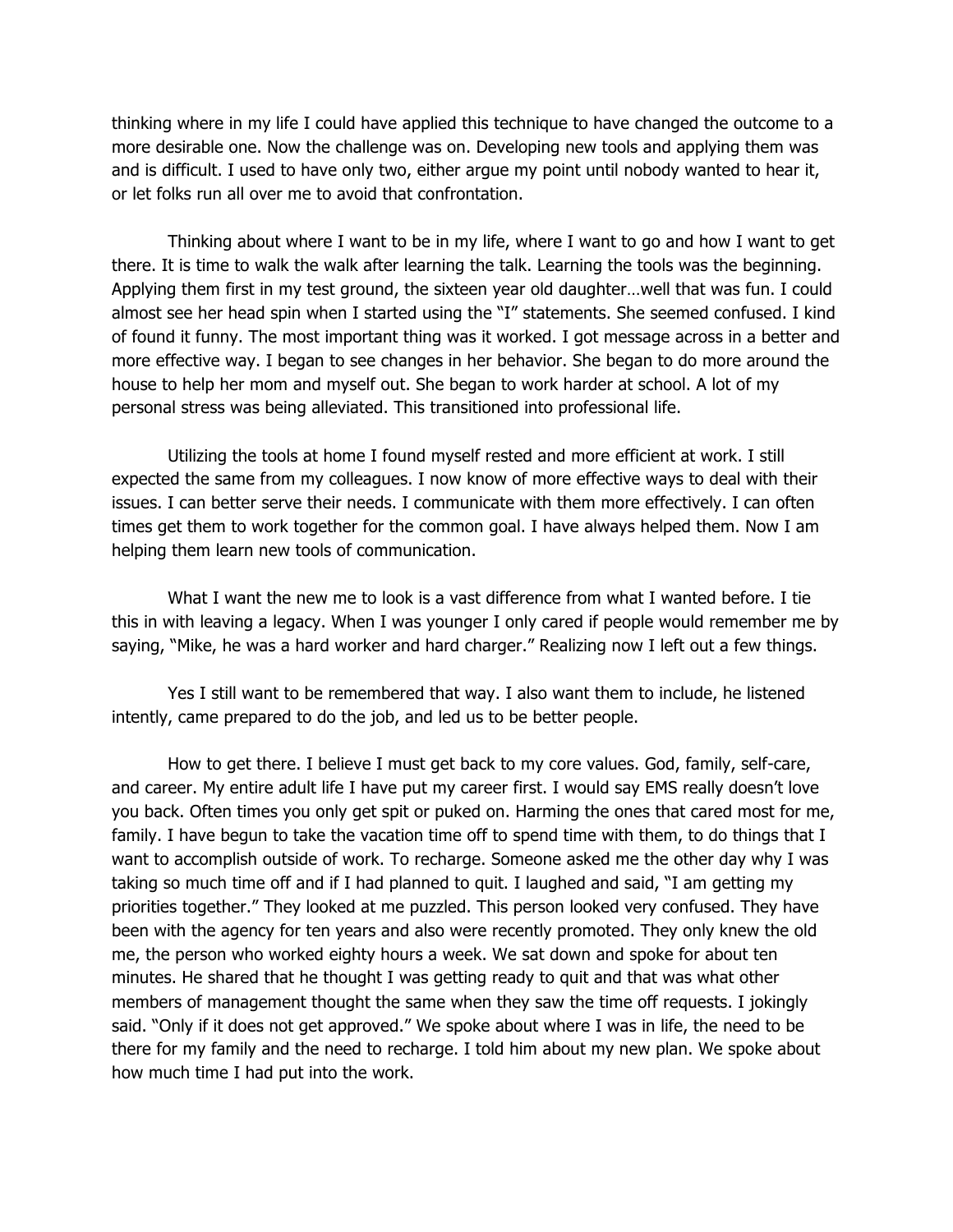I shared with him I had missed a lot of opportunities, that most of the on the job learning came at a cost. The way I was and subsequently teaching how to deal with stress was very backwards. I shared that I am going to learn how to build my relationships and fix damaged ones. He stated an understanding and I saw a light come on. "We commonly spend way too much time at work", he said.

Putting first things first. Starting with giving all credit to god. I plan on attending church more often. It has been a while since I have gone to church. I still believe in the lord and all the teachings. Making the time to get there will be a priority.

Family is my next priority. Our time seems to dwindle. Everything seems to want to keep us apart. Long shifts, overtime, grocery store runs. It seems that there are not enough hours in the day to make time for family. This is very important that I get a better handle on time management for the family.

Self-care is the third on my list. Since I have been putting everything else in front I neglected to keep my saw sharpened. I slipped both mentally and physically, especially over the last two years or so. I eluded to before that I did not deal with the death of my father in a productive way. I also have not dealt with the stressors from work very effectively either. I am working on a plan that will include my three top priorities. This in turn will help with stress.

Career is the last of my four top priorities. I feel by balancing the top three this will fall into place. Utilizing the tools that I have learned for both my family and work family will only add to success. Building relationships and fixing damaged ones will prove to be invaluable. This will help alleviate stress and irrational thoughts.

Utilizing the tools I have learned throughout the class has helped me become a better person, father and leader. The most important part of life in my opinion is relationship building. I have never realized how important it is or how to do it correctly until now. The quadrant two activities prove this. Without the skills to build, patch and keep relationships other areas of your life will fall apart. Only through quality communication can relationships thrive and grow.

I have learned that utilizing these tools I now have a new powerful way to communicate.

I have an understanding where I made mistakes in the past and can fix the relationships that I have broken. I will also have more time for the most important people in my life, FAMILY.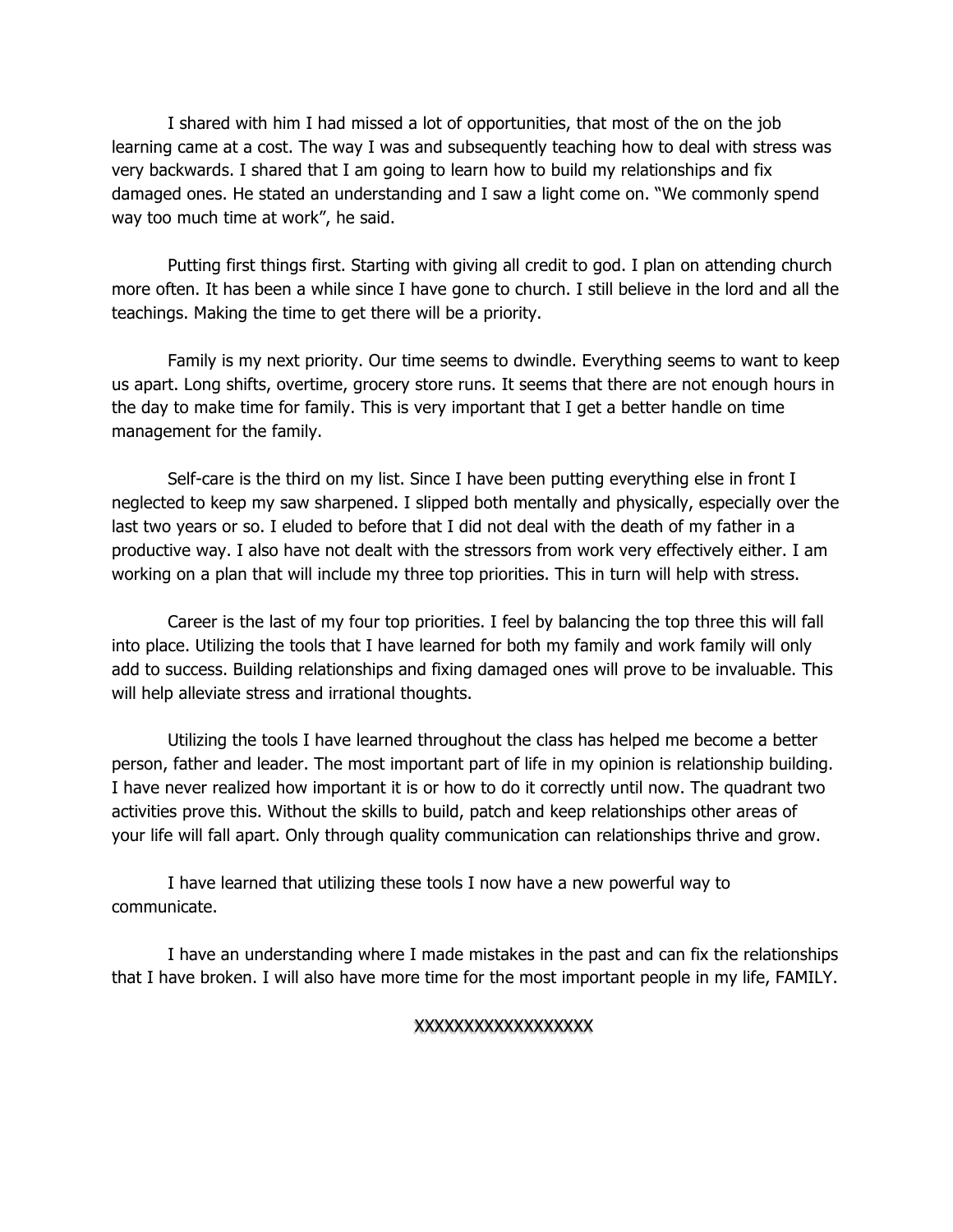# The Final Paper

Everything is always changing, everything. The way I think, the way I think I use to think, my priorities, my emotions, the way I think about my emotions, and the way I think about everyone else's emotions. This is one of the things that I took from the class. So many times I would start off writing or doing an assignment and while I was doing the assignment, the way I would think would change. I had "aha" moments. There are many times since I started this class that I had to talk to my employees and I would reflect on the things I have learned. I would take into consideration what their emotions were before a conversation. To look for the reason why. To look for the paradigm.

The EQ. I am not sure that I will master the EQ, but that is the point. Before I started this class, someone who had already taken it told me that I would be learning more about myself than I ever thought I would. I did not believe them. How is that possible? The EQ book can be a hard read, at times it is a little dry. I learned a lot and had a many reflections of real life experiences that I had and mistakes that I have made. There are times in my job when I am having a difficult conversation with an employee were I think "what are my emotions, what are the right emotions, what emotions are being portrayed, what are the emotions that the other person is experiencing?" These questions help me self evaluate and to keep myself in check. I have also learned to ask others what emotions they think I am experiencing or portraying.

How humbling it is to ask someone else what they think of your emotions. This is very true during an emotional conversation or after an emotional event. If you ever want to have a real down to earth slap in the face reality check, ask a very honest person that you work with for a true evaluation of your emotions. I was told that I appear weak when I apologize for something that I have to do and that is out of my control. That I anger quickly and am very emotional about thing I care about when I first deal with a very recent event. I handle things much better the next day when something big happens, I may need to wait a day or two. Something I read in a book about Just Culture was that your true emotions will be shown for about 90 seconds after hearing bad news. After that, you make the choice to continue to show those emotions or to move on. I have had better feedback after waiting a day or two after an event. I did not know that going into the class.

I now have a multi-pronged approach to talking with people and doing my job because of this class. I know that I am more patient and still struggling with being patient. I spend more time with my family, this is obvious to them since December. I spent more time at home in the month of January than I have in a single month in several years. This not only took selfreflection that was experienced in the beginning of the class, but hard work too. Many of the 7 habits helped me get the time off at home. I had to begin with the end in mind, think win-win, and be proactive. This did not happen by chance.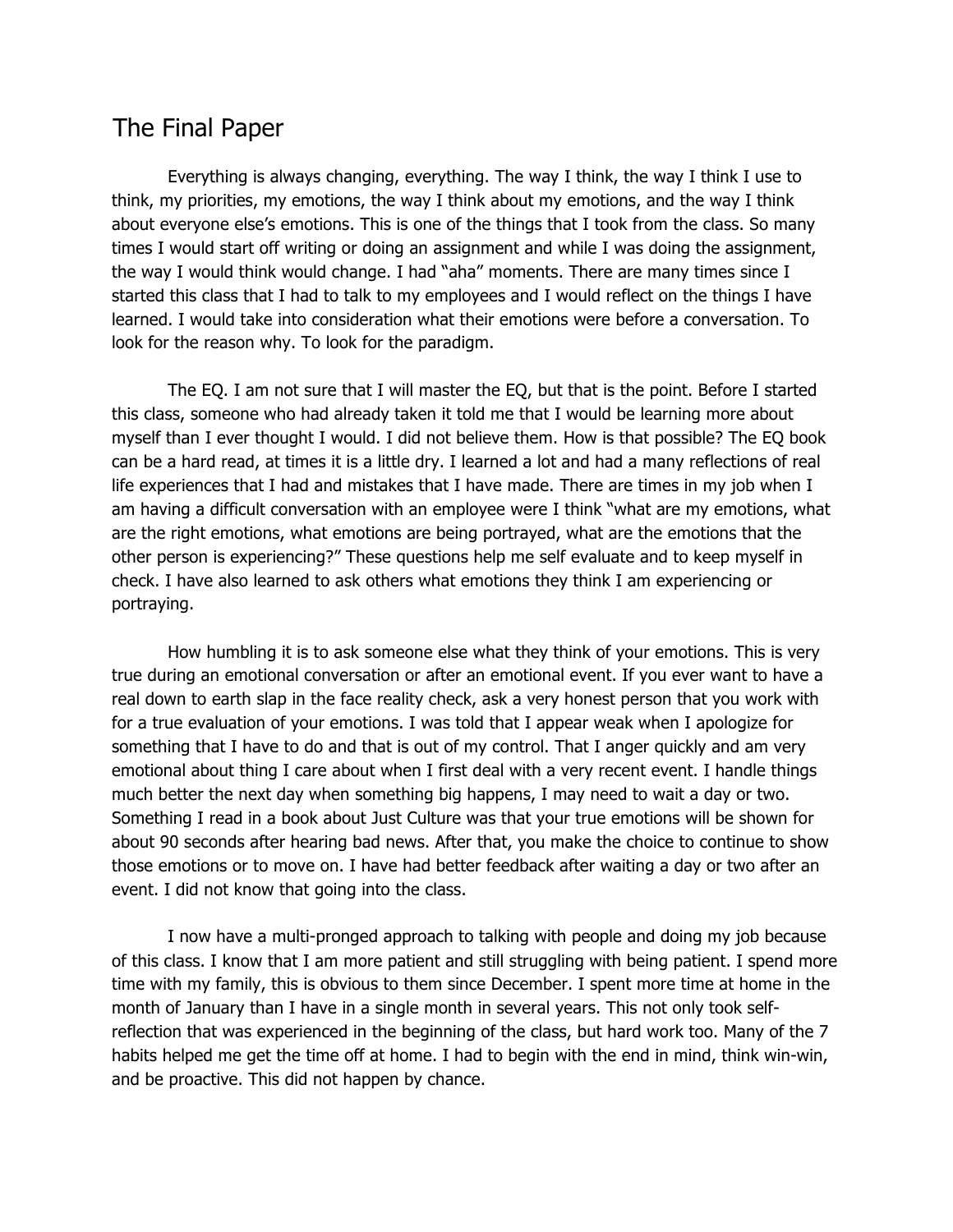What will the new me look like? More patient, more approachable, proactive with problems and solutions, and the guy who tries to stay ahead of the curve. Stress relief at home and work is making me a more patient, happier leader. You have to be approachable. I have learned to be more human and appreciate your fellow man. I have learned to put everyone's safety first. This seems obvious, but I think I forgot along the way how important it really is. There was a bad call recently where a child has a poor prognosis. The first thing I did when I found out was to find out how the crew is doing. We seem to take physical safety seriously while forgetting about the mental health of you crews.

I am fortunate in that I got to go the Gathering of the Eagles conference for the last two years. This conference has helped me be at the cutting edge of the Emergency Medicine and has influenced me to be one of the most informed and aggressive medics in the system. Since I am passionate about EMS, I have brought many things to the system and I am very proactive in making positive changes in the system. I get to help change employees minds about why and how EMS is done here in Durham. This is huge. I can take ideas and ways of doing things that are 5 to 10 years away and make them a reality now in our system. After this class, I can take leadership to another level and do things that I have never heard of and many here may have never seen. I can be the proactive leader that takes problems that are important, but not yet urgent. One of the ways things have been done for years is to wait until the important, but not urgent, problem become urgent to take care of it. Several years ago, our director was only replacing 1-2 trucks a year because at the time it wasn't urgent. Now, we have so many trucks that are worn out and have been run into the ground. This is important and urgent. It may take us 3 years of replacing a quarter of fleet each year to catch up to where we should be. I will not have the reputation of doing such thing. When I drive around and see problems in the field, I have started to take care of them immediately.

This too is a behavior that has changed in me over the last few months since starting this class. One of the unusual to me habits to form is synergy. While riding an ambulance, you and your partner are the crew. Period. That is how I have done things for years. I am comfortable running critical calls with people that I may not be familiar with while having very little verbal communication. Fast forward to now, I am struggling but finally anguishing that I need to work with others to accomplish goals. It is has been hard for me to work with others because I have always had a perceived view of them as independent leaders who always accomplish their goals on their own. I have learned that is not how it is. While trying to accomplish goals on my own, I have failed and fallen hard. Now I am starting to force my way into their sphere and work with them. I am uncomfortable, however I have seen wonderful results. This motivates me to keep pushing and to work with others that I do not know, moving ideas that will take all of us into the 22nd century.

Right now, I am dealing with an important, but not urgent problem. While showing our academy our ambulances, I passed on showing them our pediatric immobilization devises due to their rough shape I perceive them to be in. No one here argues that they are not important,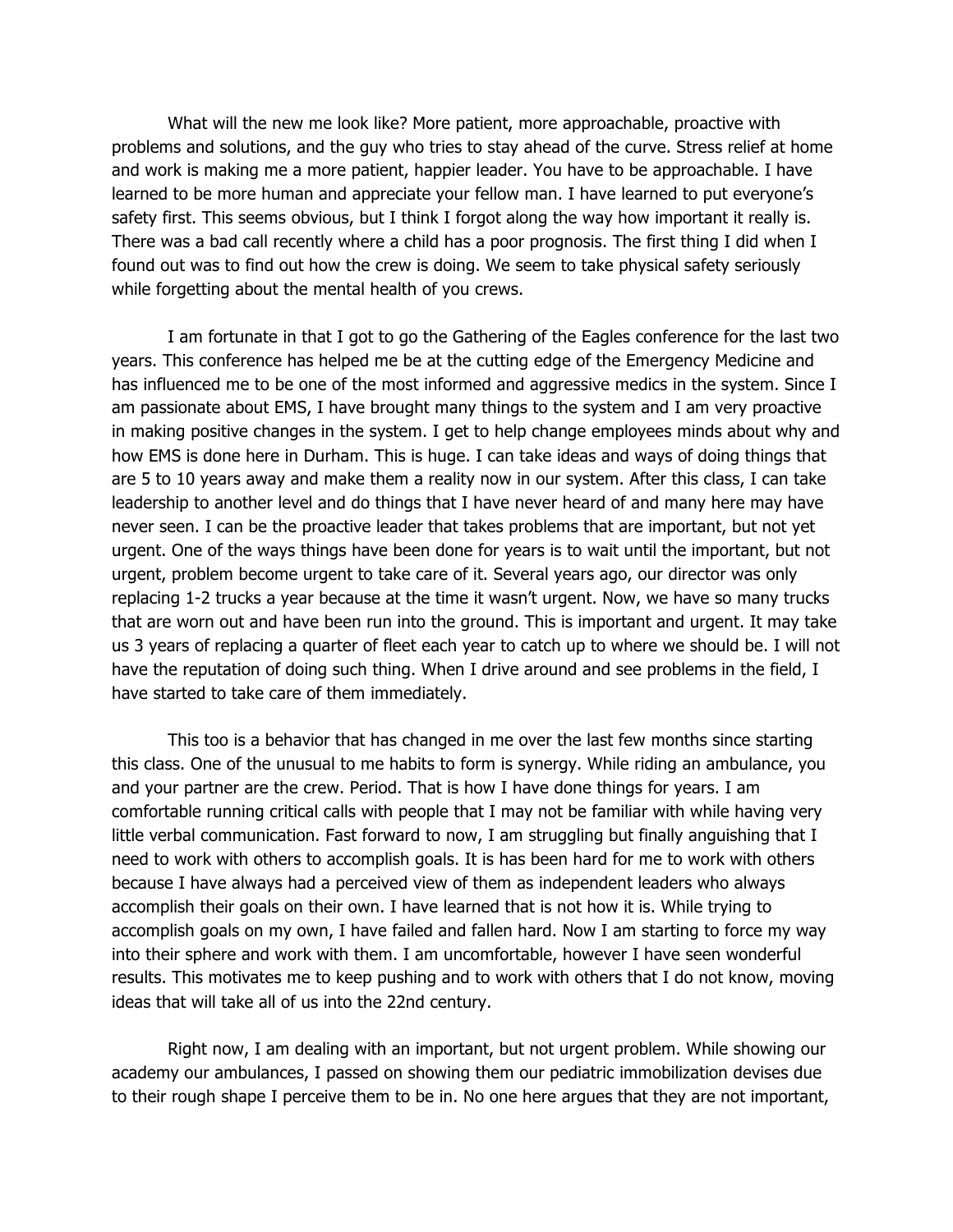but replacing them is not high on the list of problems. So, I am getting our staff to write down the condition and problems they have with them. Take pictures of how worn out they are and the dirt that will never be cleaned. Then I have to work with 2 supply officers that I do not know well to come up with a solution and price to replace. Then, more synergy to get it approved, ordered, placed, and the employees trained on how to use the replacement products. This might sound like the way it's done, but I am new to being an officer and it is new and somewhat scary to me. I do not want to fail. Others will see my efforts. Now I know that I will be judged by these efforts than the end resolute. This is just one project that I am taking on, I know that it is a new direction that I am taking and it will be part of who I am becoming.

Personally I am trying to be a better leader at home. My wife and I have been married for almost 12 years, we have 3 children plus a foster child. I am sure that I could be a full time father, husband, and home owner and put in as many if not more hours than I do work. At the beginning of this class, I did not spend much time at home and did not put much value on the things that I should have always valued. In November and December many of us put down that we were going to spend time at home and with our families. This is something that you have to apply the habits on to accomplish. No doubt that this is a work in progress that will have to take work for it to work. I have learned over the years that you have to work at your home life constantly. The problem is, when you have a career it takes away from your family life if you let it. Every now and then you get a kick in the butt to get you working at it again. This class was a gentle kick in the butt in the form of an "aha" moment that many of us had in the beginning of the class. For that I am thankful.

Now, how do you get from where I was, to where I am now, to where I want to be and stay? First, I had to make the decision that I was going to make being home with family a priority. Easier said than done, working like I have been accustom to means OT money. I would have to have a hard look at the budget to get it in a place that we would still be comfortable without some of the luxuries that we enjoy. If you ask my kids, playing with daddy in the snow is a luxury that money cannot buy. I had to us synergy with my wife to make this work. Then I had to slowly reduce some of the extra projects that I am part of at work while continuing to keep my performance at the same level if not higher on the others. Learning to say "no" to well paying OT and "no" to the other shift leaders that have personnel needs that I can fill.

Scheduling paid time off. Easy right? I have 350+ hours of unused time to burn. That is a lot of days home. We work 12 hour shifts. I had the Christmas season off with my family. I got to eat Thanksgiving with family. I just spent a week out of state celebrating my grandfather's 90th birthday with family I haven't seen in years. I meet children that are part of the family that I have never seen.

I have fallen back into the rut of working OT for a good chunk of March, I did apologize to my family and was able to get most of April off. We are scheduling fun things to do together in April. I am learning and making mistakes along the way. The way 2015 is looking, I will have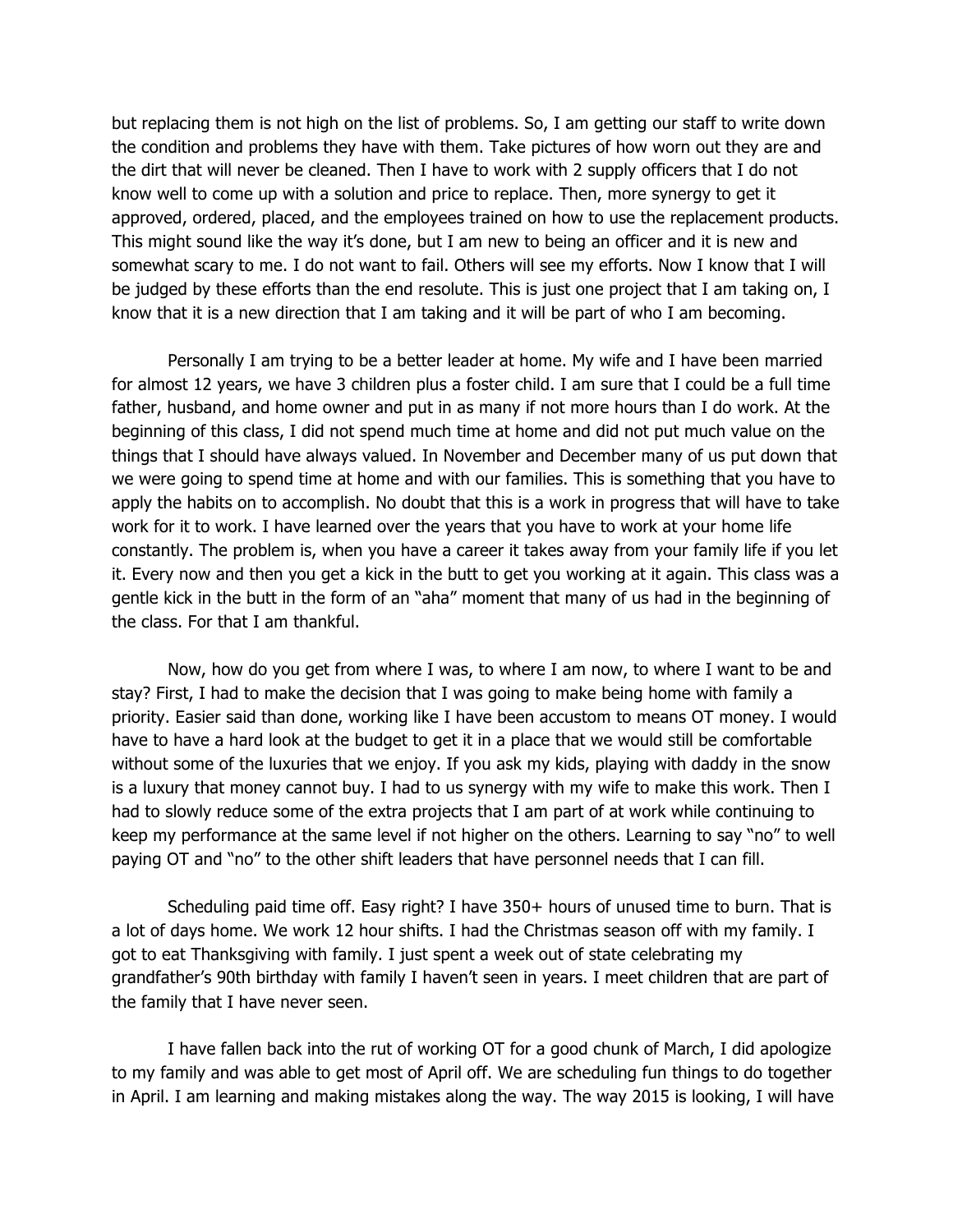50-60 more days off than I had in 2014. We are going on a 2 week trip across the county to states that we have never visited before in June.

This is a change that the class has given me. How my attitude will and has changed just because of a happier, more rested home life. That, along with other attitude changes will start the snow ball of my leadership development over my career. I have 20 more years before I can retire and I most certainly will be a leader for that duration. What I do, the mistakes I make, influences like this class with change lives including mine for years to come. In a way, this is hard to wrap my head around. Don't mind the ranting, I am in the middle of an "aha" moment. Years after your retirement from public service, you have lead a class that is having an influence on someone that will be leading and be an influence for generations to come.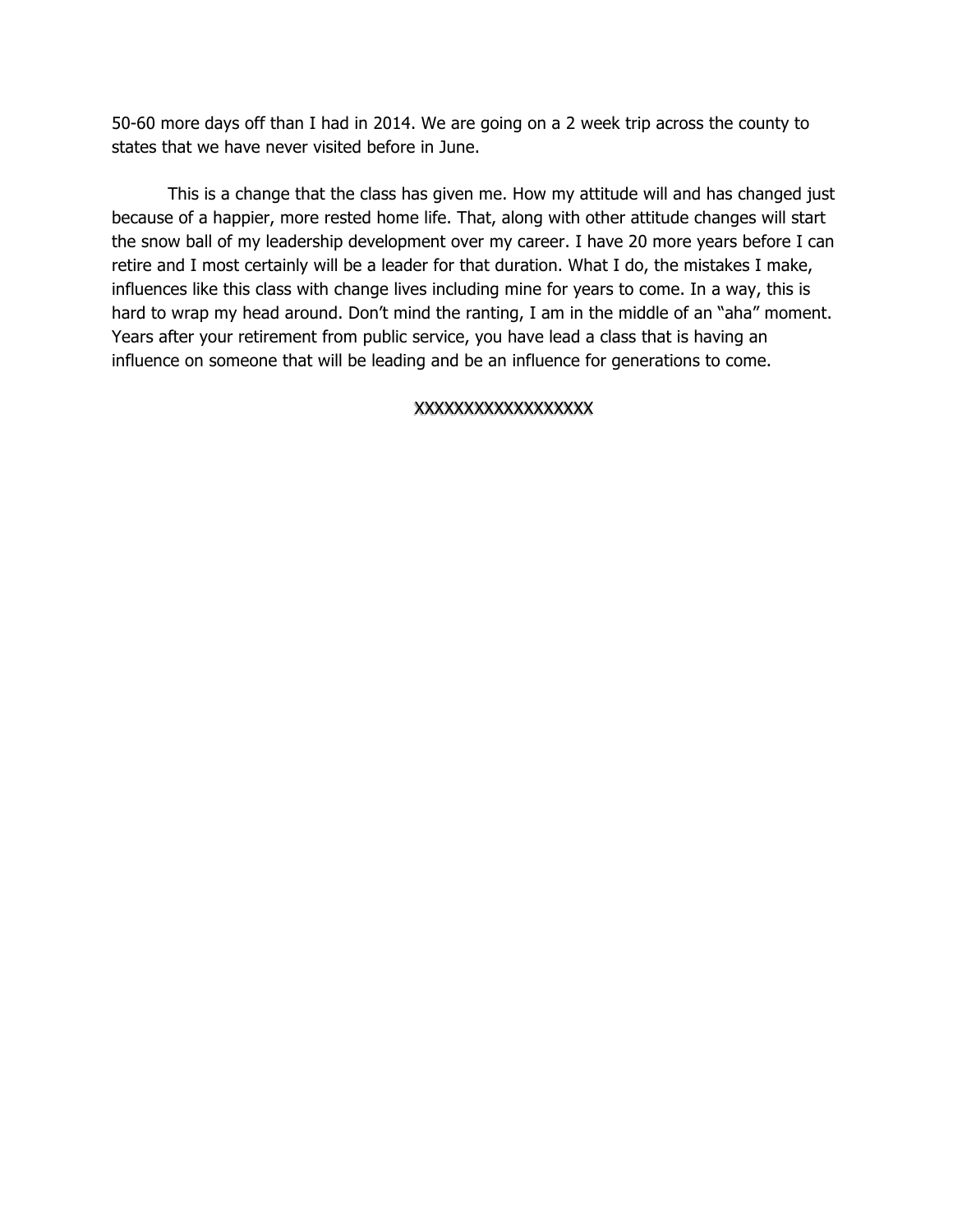# FINAL PAPER - Learn, Grow, Lead

This class was definitely a huge eye opener for me. This class, the books, and exercises contained a wealth of information and I will be completely satisfied if I retain most of it. I will be even more excited when I am able to apply the tools I have learned throughout this class.

I once believed I was a well balanced individual with a lot of positive attributes and I also did not see the need to change much about the way I handled my life. This class has shown me how to build on my strengths, and where my weaknesses are, and how to improve them. There are many skills I have learned and a few of those I have taken to heart. I have discovered how important it will be to improve my communication skills, including my active listening skills. I've also learned the importance of improving life's conflicts with win-win solutions that mutually benefit both parties in the long term, rather than what I tried in the past, with the alternative solution only benefiting me in the short term.

In my future career, my future personal life and, my future social life, I plan to implement the skills I've learned in the class to enhance the impact I have as an employee and family man. I have already applied active listening skills and more effective communication at work and at home. I have seen a positive reaction in both situations. Active listening has also improved my communication and assessment skills as a paramedic, which improves the quality of my care. Being able to communicate more effectively has led to more win-win situations. I have started applying win-win situations at home with great success, especially with my children. I plan on using these new skills in other aspects of my life, including work place situations. I imagine using win-win resolutions to conflicts at work will bring improved relationships and a better work environment.

I will use these new skills, including the win-win situations to build better relationships with my family, my wife, friends and, my coworkers. By participating in more recreational activities with my family and friends, we will build lasting memories and this will allow me to make deposits in their emotional bank accounts. I will take more vacations and make better use of my time off and include my family and friends in my to-do list. By leading, participating and excelling in projects geared toward improving situations at work will also improve relationships with my peers and my supervisors. I will continue to work hard and use the skills I have learned to advance my career, earn a better living and, share these benefits with my friends and family. Part of advancing my career includes taking advantage of all the educational opportunities that are available to the EMS community. Most of the classes, seminars and, conferences available to EMS and others in the public service arena are either free or close to it. This will make it easier to improve my weaknesses and, add to my strengths by taking classes in the fields I feel I need improvement while attending seminars and/or conferences in subjects I feel confident about.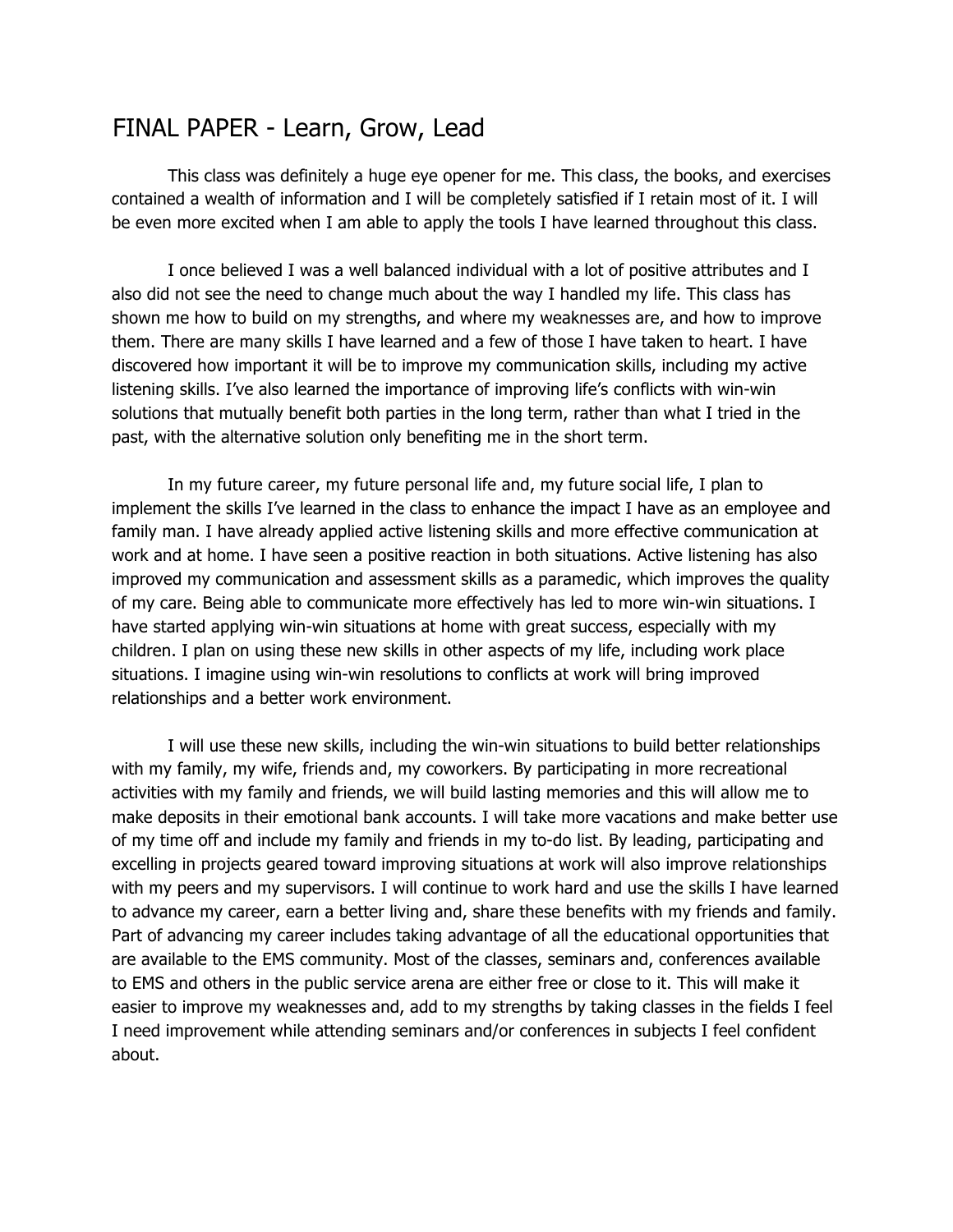The new me will grow out of the new life and paradigm I have developed from the material I have implanted into my knowledge base. I have already experienced the positive impact from the core values I have learned when it applies to my home life. I have found it easier to be a better role model for my children and a better partner with my wife.

We still experience some of the same conflicts at home, but the solutions come easier and have much better results in the long run. I have also put more effort into family outings that focus on the children having a good time. As most parents know if you can keep the children happy, the parents normally follow suit. I plan on following this endeavor to show my children how important they are to me and let them know they are loved. I have also started to do more little things for my wife to know that I still think and care about her the same or more than I did when we first met.

While we were dating I would write cards and buy her flowers, etc. She has dropped hints lately that I do not do that anymore. I have started to make an extra effort again to show her how I feel and I know it has made us a stronger and happier couple. I know by putting forth this effort, it will also show my children how a well balanced couple should treat each other and what it takes to become a role model for their children. I now see that investing into the relationships with my family will result in a much brighter future for everyone.

I thought this class was just going to be about business ethics and how to be a manager. I quickly learned the class involved a lot more than just ethics and managerial skills. This class gave me the skills I need to become a respected leader. I have learned why important to lead with authority, but why it's essential to lead with equal respect for those I do lead and why it's fundamental that everyone is on the same page and understands the direction we want our service/company to head.

This class has revealed deficiencies in my personality and work life, but has also been able to guide me through the steps to correct and improve my deficiencies. I know I will appreciate the fact that this class has added multiple tools to my tool belt, by improving my communication and, by increasing the benefits from utilizing win-win solutions. This class has identified what is important, what can wait, and how to make plans that will lead to a brighter future. I hope that many of my other colleagues will be able to enjoy the benefits of this class in the future.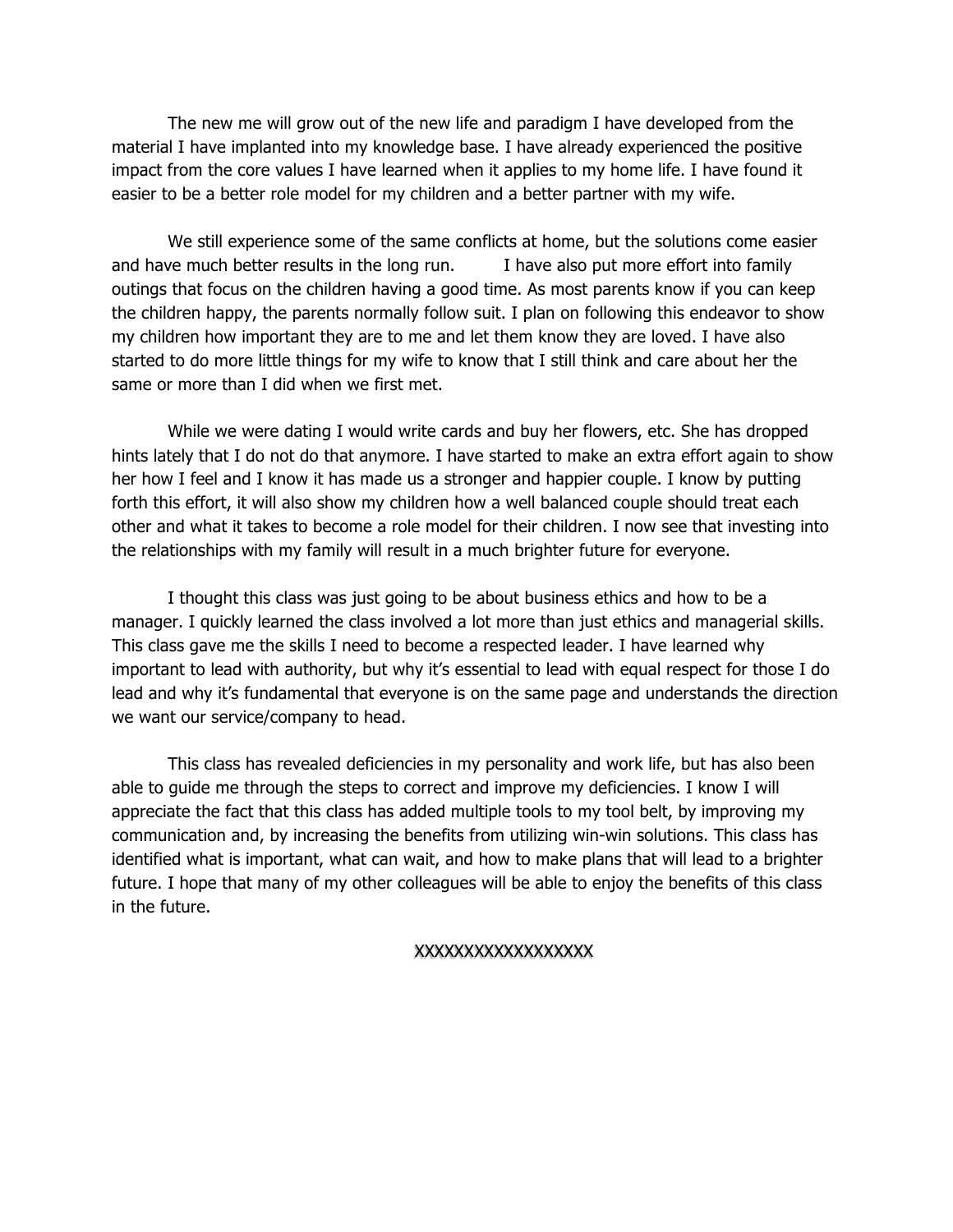# The New Me

It's a cold Sunday morning with freezing rain outside causing limbs on trees to sag and break. Seems no better weather then this to reflect in the last sixteen weeks taking this class and to ponder what the new and improved version of myself will be. In many ways, the changes have already happened, almost in some sort of sub-conscious way. I'll be talking with someone or debating something or addressing problems on my shift at work and I'll think to myself; that was straight out of learn, grow, lead right there! The new me will continue to strive for better communication in all parts of my life and I also want to really focus on some of the values from quadrant 2 such as quality work, better communication in all areas of my life, relationship building, and to make sure I am thinking in a structured, productive manner.

I'll first start out by describing what this class has meant to me. Well, it has meant something. Sure, I've picked up quite a few new tools along the way; I've read a lot of poignant and useful words, but for me, neither of those was the best thing about the class. I am fortunate in that many of my fellow classmates in this are also my fellow co-workers and colleagues. Taking some time to read their posts and papers, I am almost embarrassed to say that I have actually learned a lot about them. Many of them are people I would consider friends of mine, and some of the subjects we've addressed have led me to see different sides and different approaches from them I'm not sure I'd see in any other forum. It's also nice to go to work, see these folks and have another thing to talk about, break up the monotony of standard, casual work talk.

The class has also allowed me to prove something to myself. That close to ten years removed from actual classroom style work, I still got something left in the tank. Sure, I've taken numerous other classes over the years, but I can't tell you the last time one involved writing papers and thinking outside of my own little EMS world. These fingers still work on the keyboard, there's still some pretty good stuff swirling around my head. When the class first started, I will honestly say the I dreaded the notion of having to write papers again, sixteen weeks later, while I may not consider it fun, it's been nice to accomplish this and the sense of pride I have achieved from doing this, is in itself a reward. For that sir, I thank you.

I did something at work the other week that I thought was a little bold, certainly different, and maybe even a little daring. It was also a cold Sunday morning when the coffee was fresh and helping stimulate me into thought. See, the previous shift, I got into an argument with one of the night Lieutenants. He had differing ideas then I and it led to, in retrospect, an unnecessary and quite heated debate. So, I typed up an email to my shift, made sure each and every individual I supervise was added, and I fired it off. I recall very vividly, making sure I worded things carefully. For this was not a message to them about the problem I had encountered, this was a problem we were to discuss and confront as a single unit. I sent a clear "we" message, not an "I" or "me" message. I also asked that any one who responded to make sure to hit reply all, I requested they hold nothing back, and it worked. We, albeit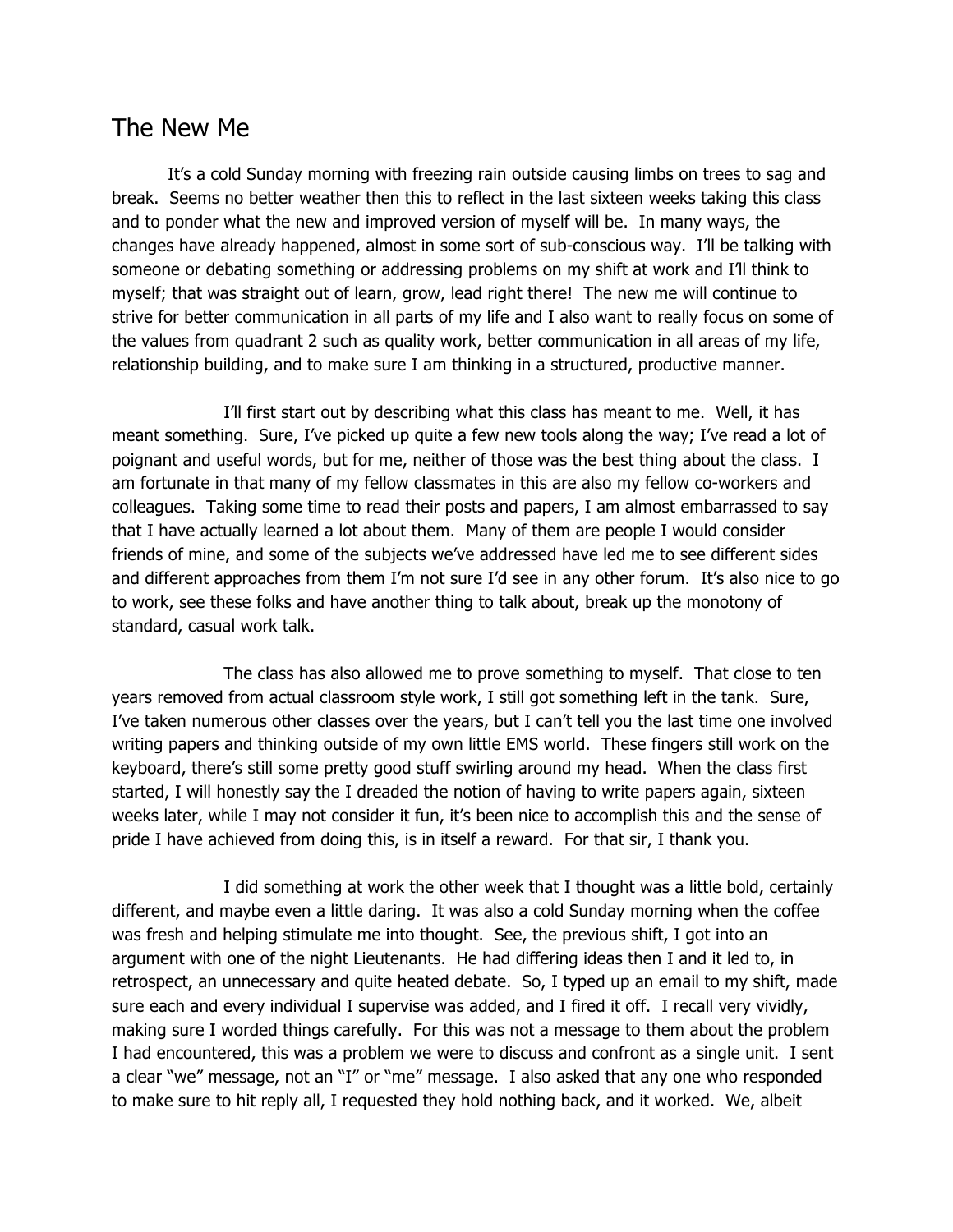email, were all talking together about some issues. We were all sharing ideas and opinions. There was no mention of rank or chain of command; it was as if we were all in the same room at the same time talking. Considering the profession we are in, achieving that is practically impossible, but in some way, we did. I have seen some changes in behavior since, while we didn't solve all the worlds problems, we held each other accountable and were reminded that we are a team with similar goals in mind.

I'm going to continue practices such as this to better my communication both at work and in my personal life. I'm going to continue to choose my words carefully, making sure to think before I speak, and to ensure that, as much clarity exists as I can possibly produce. Currently being in the market for a new home, I'm getting a lot of practice in doing so. Open lines of free and useful communication with my wife and realtor have further helped to enhance these ways. For instance, it's not my wife and I shopping for this new home, it's us taking on the challenge and commitment.

With better communication come better relationships. An area, which the new me will continue to learn, grow, and gain. As mentioned above, I have found that as detailed oriented I can be in my professional life, I have more to be desired in my personal life. I will be a better friend, a better family member, a better husband, and a better individual. There is a co-worker of mine in this class that I worked together, on the same shift with, for months. I did not know he had kids until reading some of his material here. As I stated before, this was embarrassing to me, how could I not know this? What other areas have I neglected with my family, my wife, and my closest friends? This is still a work in progress but one of great importance. I believe that whether it be at work or not, further solidifying bonds has no risk or negative outcomes.

There have been times when this class has felt like a bit of a burden. Life is always happening and sixteen weeks of it with other commitments can certainly cause some stress. Add to it other projects at work, more classes in the future including a weeklong class starting tomorrow, it all can feel somewhat overwhelming at times. The new me will exhale slowly and remind myself of one thing, keeping the saw sharp. Pushing myself to accomplish and achieve, resisting complacency, and leading by example is what the future holds more of. I beginning to and will continue to set goals such as investigating and eventually going back to school and betting my four year degree. I've started and will continue to set goals for my personal health such as losing ten pounds and staying active. I will continue to find proper balance between these things and my professional development, all leading to a saw that is as sharp as possible.

I'm going to continue to believe in my personal paradigms and to always reevaluate the ones in need of some shifting. Each and every day I have on this earth will present new complications, new situations that may challenge my personal beliefs. It is important that I stay open to change, open to new growth, and open to new ideas that will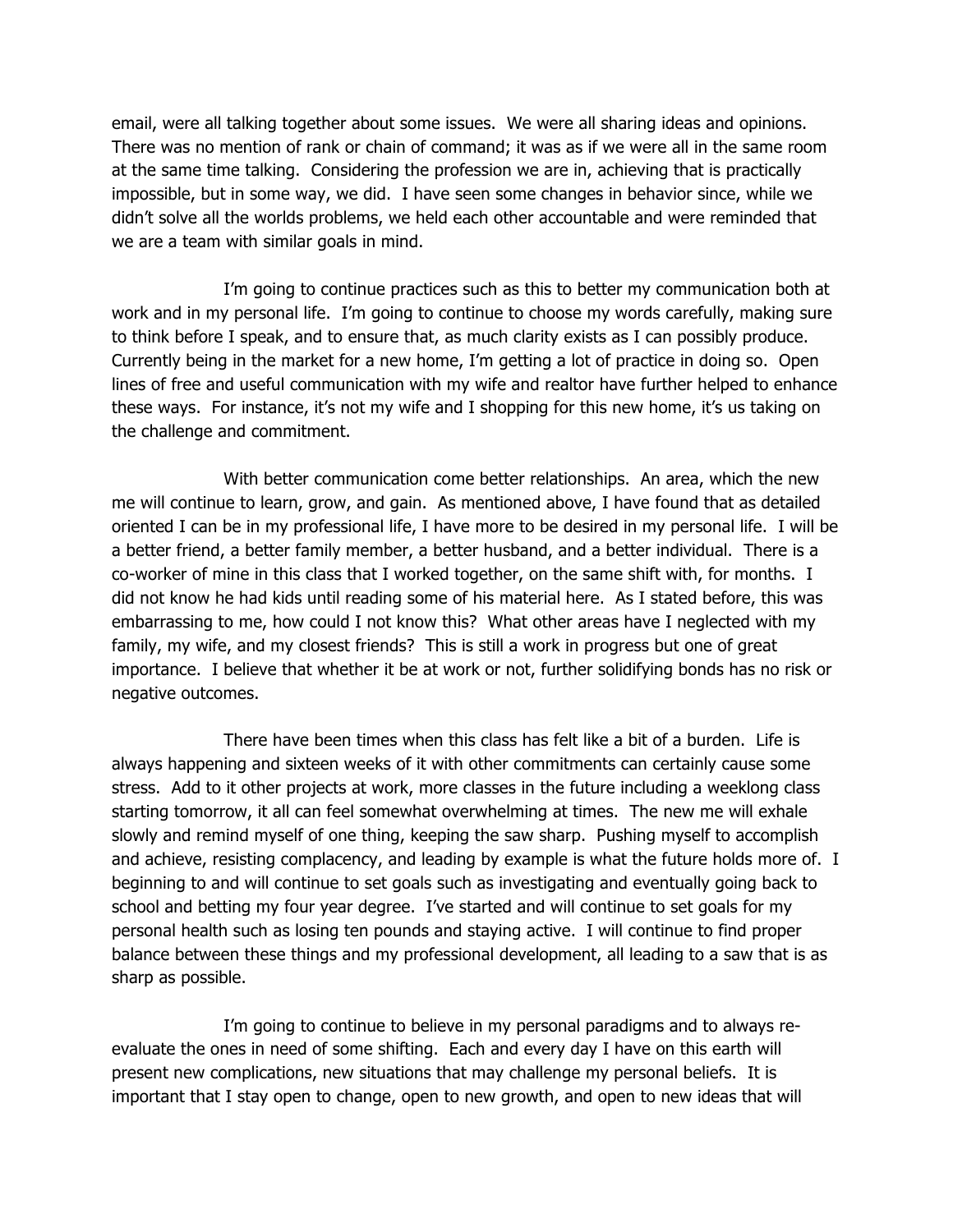allow further and deeper development. I still find myself bending rules at times, only now when this happens, I'm not just blowing it off and convincing myself why this is okay. When theses instances happen, I'm now questioning myself on why I'm allowing myself to behave this way. I have grown a much more responsible conscience. No longer will the voices of reason in my head be ignored.

One of the more enjoyable aspects of this class has been the "WTW" scenarios. While these scenarios may not be occur daily, they certainly were real and not out of the realm of possibility. Most of my responses to these scenarios were pretty generic, somewhat expected if I were in your position. In retrospect, they were in some ways disappointing. I wrote what I felt like I needed to write, the obvious answers such as making sure to respect the chain of command, send employees home, follow my agency's policies and procedures. While I can't argue the accuracy of theses answers, I'm going to continue to hypothesize such occurrences and try to be more creative in ways to address and handle them all while complying with policies and procedures.

Lastly, I intend on continuing to solve problems, not by addressing them when they happen, but striving to predict problems and preventing them from ever happening in the first place. No longer will I ever underestimate or justify something that happens as a nonissue or considerable safety concern. If I see it, if I feel it, it's probably worth further investigation and action. While stupid rules are in fact at times, stupid, it does not mean myself nor the employees I am responsible for should be allowed to bend nor break them. I will also hold my leaders to the same standard. No rank, nor title, nor position should be immune to the policies especially when it comes to safety.

Bottom line I continue to be a work in progress. To say that I woke up this morning new and improved would be accurate, however I am far from perfect. I appreciate what this class has exposed myself to, both as a supervisor and as a person. I know that I have implemented many things gained from this experience and I will continue to do so in the future. No matter how much of a pain at times it was, the end goal was one thing; professional and personal development. As they say, if was easy, then it probably wasn't worth it.

I am proud of myself and I hope my leaders will be as well. I look forward to other opportunities such as this in hopes to gain and grow even further. I appreciate the time and effort you, Bruce, had committed into this also. I look forward to the next group you get from Durham County EMS and greatly anticipate being on the side of encouragement and support for them while they tackle the responsibility this class poses.

As for right now, my coffee has gotten quite cold and in need of a refill. Keeping in mind first things first, it's time to get a fresh cup. Good day sir!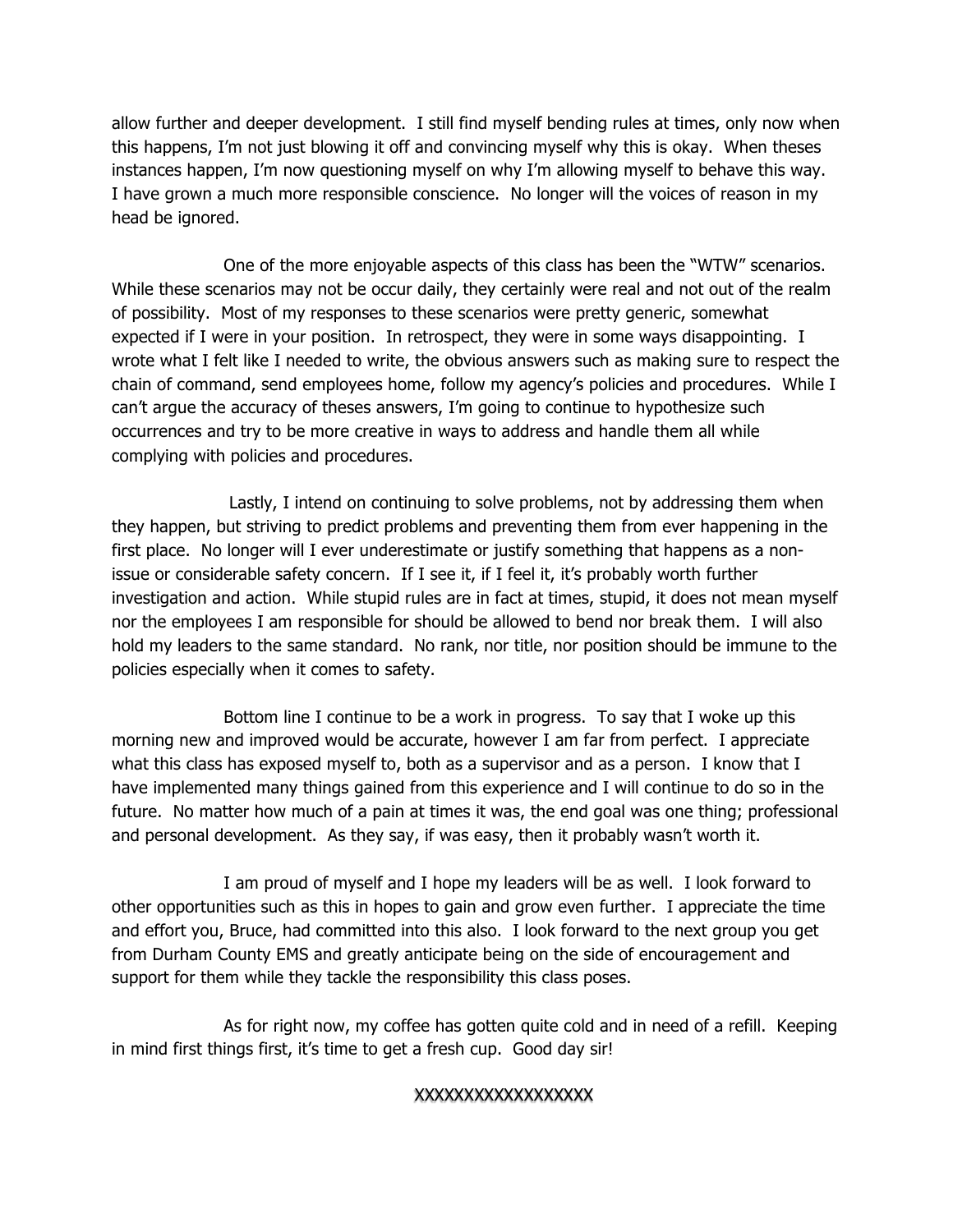# Finding my Voice - And what it all means to me

I have to admit, when I first started this class I was a skeptic. I tend to be when it comes to what I would term "touchy feely" topics. I tend to be walled off and do not let very many people inside. I am introverted by nature. Which, if you review some of my assignments might sound contradictory when I say I have problems with impulse control, frustration, or that I have no problem speaking my voice. All of that is, in fact, true. However, I do not tend to make the personal connections with people that other people do. I can and will stand up and tell someone what I think, but I have never truly given any regard to how what I think say and do affects people. I simply did not care. So, as you can imagine, I entered this class a skeptic. I remained a skeptic.

I should probably provide some background for this. You see, about 4 years ago I separated from my ex-wife. I spent two years at what I will consider the bottom of the proverbial barrel. I was angry, depressed, drinking too much and just an overall miserable bastard. Fast forward two years and I am starting to tread water again. It feels like I can breathe again, and I can feel myself starting to live again. About this time I meet a wonderful woman. She seems to like me and I seem to like her. Talking leads to more talking, which leads to dating. Dating leads to more dating, which leads to living together. Now we are engaged and in the process of buying a house and selling an old one and moving on with our lives together.

Sounds like a concise and easy story right? Well, it was not. It took time for me to get over some of my emotional baggage. Trust issues, abandonment issues, and a pretty stone cold drinking problem to boot. I remember one night she was at work and I was at home. I started in with my usual routine of bourbon. She called me and I was pretty well in. The conversation was cordial, and then she abruptly got off the phone. When I spoke with her the next day she explained to me the following: she did not like to speak to me when I was drunk. She liked me when I was sober. When I was drunk I was not someone she wanted to speak to. She was clam, and patient, and did not once insult me or make me feel belittled or stupid. Which in turn made me reexamine my entire outlook on what I was doing with myself in the first place. I spent the next week at home rethinking my belief system on why I was drinking. I was drinking before for depressing reasons, mainly because I was depressed. Was I still depressed? I did not think so. Part of the reason I had felt so depressed was because of the situation I was in with my ex-wife. The more depressed I was the more I drank, and the more I drank the more depressed I became. Funny how that works. So I sat down and took a long hard look at my life and reasons for being drunk. I did not like what I saw or who I saw for that matter. I felt happier when I was sober and with this wonderful woman. She explained to me she liked me better sober, and enjoyed spending time with me. So, I stopped drinking and tried it one more time. It all worked out in the end.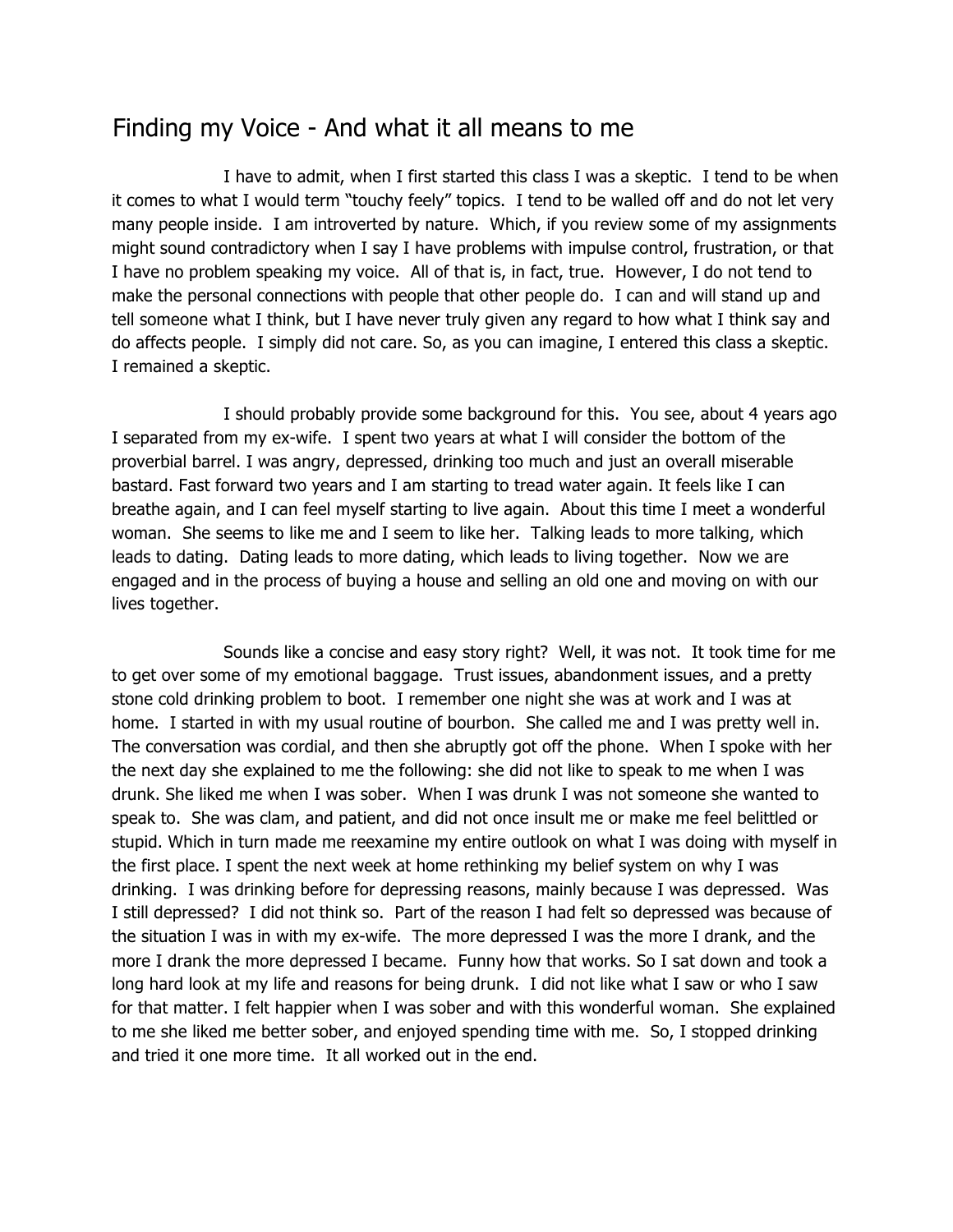Looking back at this I believe I put something into action without knowing what exactly it was I was doing. I felt a certain way about things and that cause me to have a certain reaction. This then led to certain outcomes. I thought I was miserable, therefore I drank, and became someone unpleasant to be around. This was the example I was given. I then changed how I felt about myself and my situation. I was no longer miserable, I was actually happy. This changed my view on drinking. I did not need or want to drink. This in turn changed the entire outcome. I did not turn into the unpleasant drunk I had been and was able to have a happy and productive relationship with a caring and beautiful woman. I had, in fact, applied Rational Emotional Behavioral Therapy and not even known what I had done.

So, fast forward to the beginning of class. Here I sit a skeptic. I read the books and do the assignments. Class progresses and I start to think back over the last year or so and I come to realize that I have been doing some of this already. REBT, impulse control, prioritizing what is important and modifying my responses with my version of I statements. Then the realization hits me that this does in fact work. I am no longer a skeptic. This class has allowed me to identify the aspects of myself and my life I had been working on and had made changes with already. By doing this, it also allows me to continue to focus on the positive changes I have made and continue to make those changes. It names the foundation for a better me, and firmly cements that foundation in place.

This means several things. First and foremost it means a much more positive and productive home life. One of the things I identified in class is the fact I spend way too much time at work working overtime at the expense of friends and family. My personal relationships have suffered because of it. Understanding this, identifying this and above all acknowledging this has allowed me to move forward and make the changes I need to for a more productive personal life. My fiancé told me about a conversation she had with my father recently. He stated that he had seen more of me over the past several months than he had over the past several years, and he was happy about this. Some of the applications I had made at home were starting to pay off. My personal health has also improved. I've stopped drinking and begun to focus more on being healthy. It helps to have a fiancé who is a "health nut". She's introduced me to a healthier diet and a healthier lifestyle. The wedding is progressing and we have recently made an offer on a house. This offer was accepted two days ago. We will be moving soon. I have also stopped working 80-100 hours a week. The benefits to my overall sanity have been countless. My stress level is lower, and my patience is higher.

I intend to use these skills in my personal life to promote a more effective and positive me. I find as my positive relationships prosper, then doors begin to open up for me and things begin to happen like I believe they should happen. It is the foundation for a strong and fulfilling life. Once these foundations are in place in my home life, and they are beginning to be, then I can apply them in my professional life as well. I was one of the recent promotions in my organization. I intend to use these positive skills to allow myself to interact with my coworkers and allow myself to grow and to help them grow professionally as well. I believe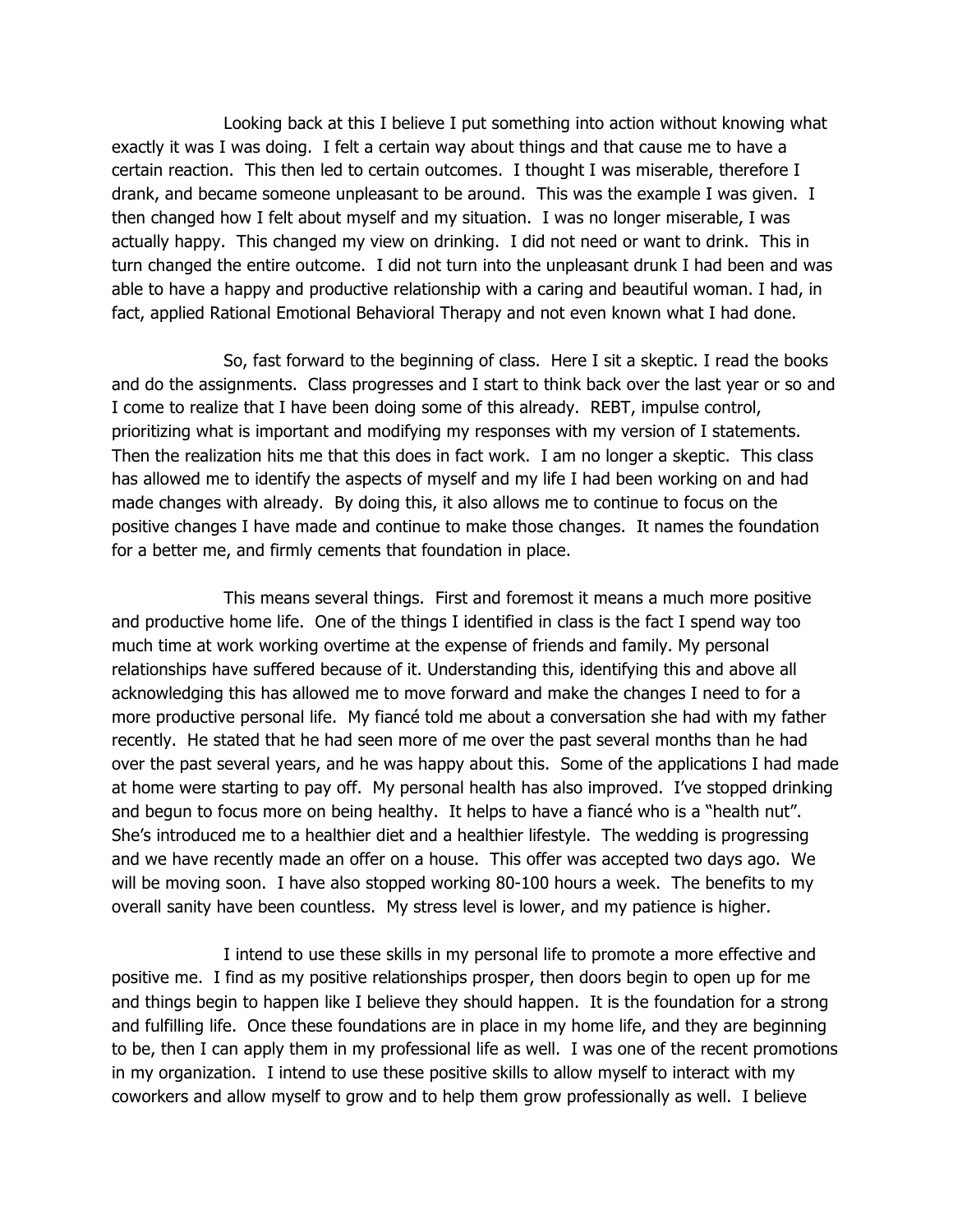that a good leader will lead by example, and I intend to set that example. I intend to help my coworkers and family focus on what is important and to emphasize that in their personal and professional lives. This class has allowed me to identify this skill set. By identifying this skill set it has provided me with the opportunity and the knowledge to now use those skills.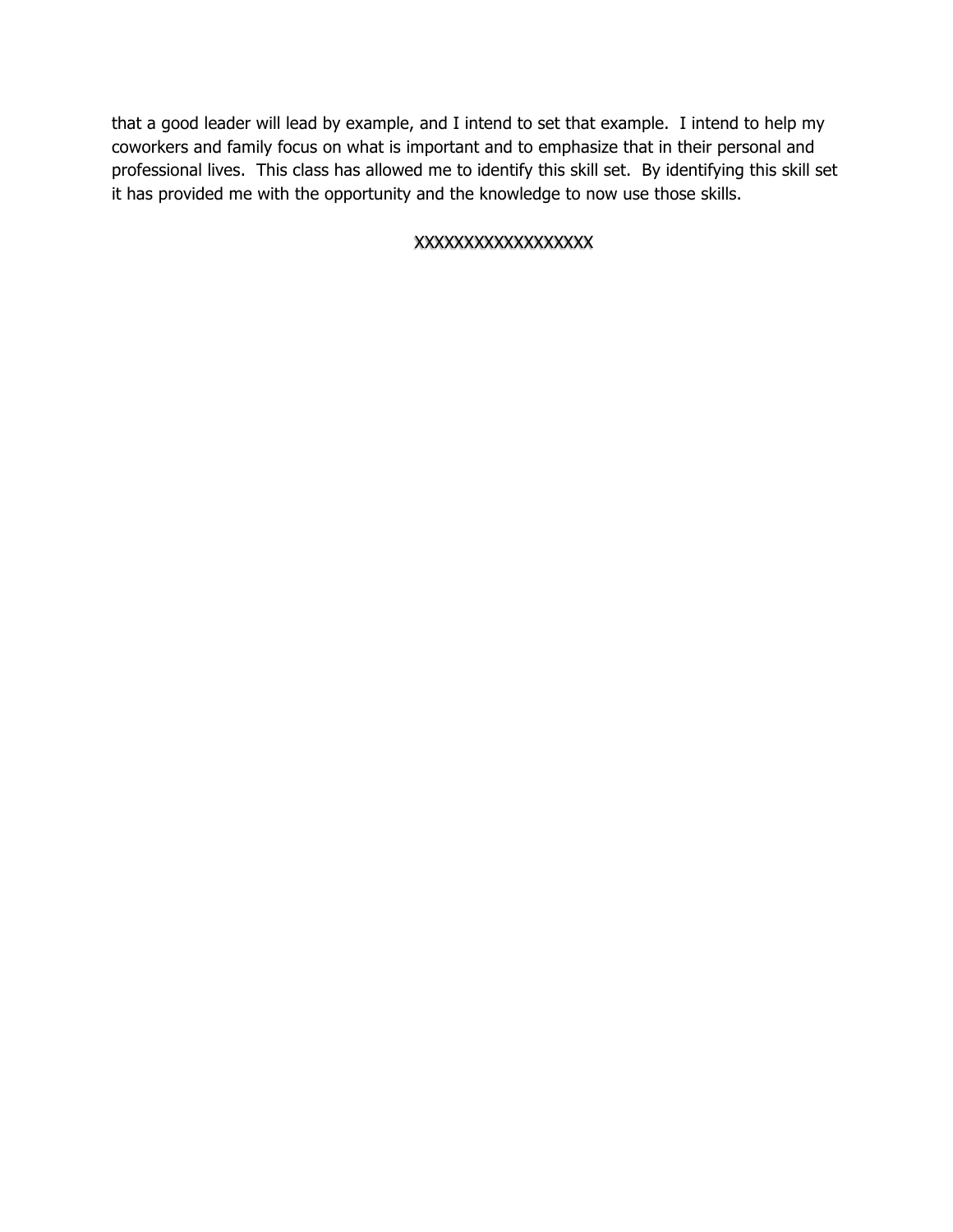# Learn Grow Lead

Wow what a ride this has been. I have never taken an online course of this length. When we started I did not know what to expect. Shortly after the first week I went to California for a 2 week class. There was some down time but not much after going out for dinner and networking with others in the class. I pushed through trying to keep up with where we were in the class and make sure that my work was being completed on time. That was a rough 2 weeks. I made it though and felt very confident afterwards.

We have had all kinds of changes here at DCEMS. I was promoted to Lieutenant shortly before this class started and was just finishing up a Leadership academy that the county started last year. The leadership academy focused on everyday non-management employees who wanted to learn about leadership but more important how to lead even though you are not a manager. It gave you the tools to inspire others to do better and to want to see success. It also focused on improving each department in the county government and introduced me to some people that I never even knew of and also some that I had talked with on the phone from time to time. It was a great experience.

I again was not sure what this class had to offer me but I was adventurous and wanted to show the leadership here that I am willing to work hard and willing to support the goals of my administration. I am not the most educated here and do not ever pretend that I know all the answers. If I don't I will tell you. I have learned a lot about myself and about other things in this class. For one I am not the most computer savvy person. I am always learning and by enrolling in this class that has helped me tons. I hunt and peak along and try new things out and look for ways of doing things. I am an independent person but also know how to seek the help from others when needed.

I have learned a lot about myself here. I have found how I can resolve some of the issues that I have had in the past. It is hard to admit when you are wrong but I believe in honesty and have no shame at all when I need that little expert advice. I continue to learn each and every day of my life and my job is no different feel bad for those who think that they don't need the help of others and how it must feel to be isolated because of your actions in the past and how not seeking help when needed can make life and job more difficult. Walking around with the know it all tag on you back cannot feel very good once you realize it. Some people never will. Some people should just take note and admit that they are wrong but instead will argue to the moon that they are right.

I have learned to bite my tongue sometimes. It all depends on who you are talking with and how far you really want to take the subject. It can be hard to admit when you are wrong but it can be even harder to just admit to someone that they are right even though they are not. I wish all of us here at DCEMS could participate in meetings like I experience with the tactical team. You see when someone is wrong anyone can call you out. I have seen and even done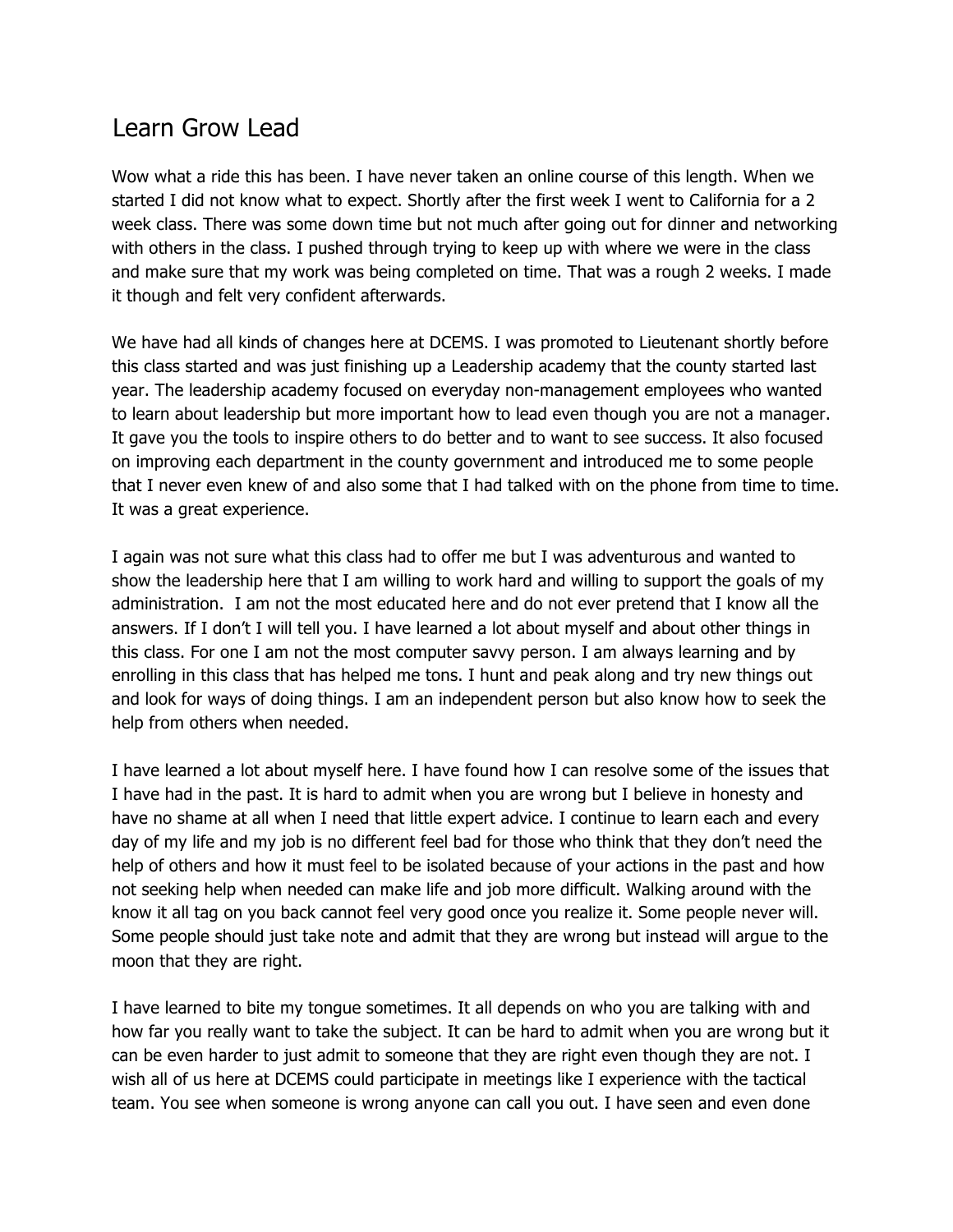this myself where the sergeant is called out and shown where they did something wrong. Then it was discussed and there were not any hard feelings. Most of us in public safety are not used to this and I know I am not unless it is with the SET team. I could not imagine walking into a meeting and being asked a question and then turning to someone with higher rank and telling them that they are wrong or that they did something wrong. The backlash that would come down on me. Of course there are best ways to do this but when you ask for someone's opinion or thoughts don't get upset when they tell you something that you may not want to hear. If you don't want the truth don't ask and especially me because I will be sure to tell you in a very professional way.

I envision myself as being a great leader in time. I think I have a good foundation but there is always work to be done. I like my style. I don't walk around looking from behind corners to try and catch people doing something wrong. I have much more important stuff to do than this. It is not hard to find someone doing something that you could write them up for but instead I like to tell the crews that are under me that, if you do something and I see it I will take appropriate actions. I am not trying so don't put either of us in this situation. If you break something let me know immediately so I can find a resolution. Yes I may have to write you up but that is not the goal. Just culture is what I like to practice and have been doing so for some time now even before being promoted. I like to be a good role model and will not ask of anyone if I am not willing to do the same myself.

I continue to grow as a leader and have learned how to take a breath before answering questions or responding to questions when I am upset or angry. I have learned this from this class. I understand the magnitude of how things can be taken in the heat of an agreement and how sometimes the words don't come out like they should. I want people to respect me for who I am and not the position I hold. I want them to feel comfortable with me and my actions and know that I will listen to their concerns and will act upon the ones that are important. I will give straight answers. We are all human and we all make mistakes and when we lose sight of this that is where we get in trouble.

I will put to use information that I have learned in this class about being more productive. I am not one to sit around on my phone at work and Facebook and such but I do get on and research some of the different groups about tactical medicine and other medical treatments. I believe in order to supervise you must know yourself. So much has changes in the 25 years that I have been in EMS. It has been hard to keep up sometimes and I like to challenge myself with learning new items as well as going back and reviewing stuff that has come along in the past few years.

I have discovered that reading is a good thing. I never was much for reading but I found that if you find things that interest you it makes it much better. I have read several books in the past year and I really enjoyed it. It was a struggle at first to keep up after a day or so of not reading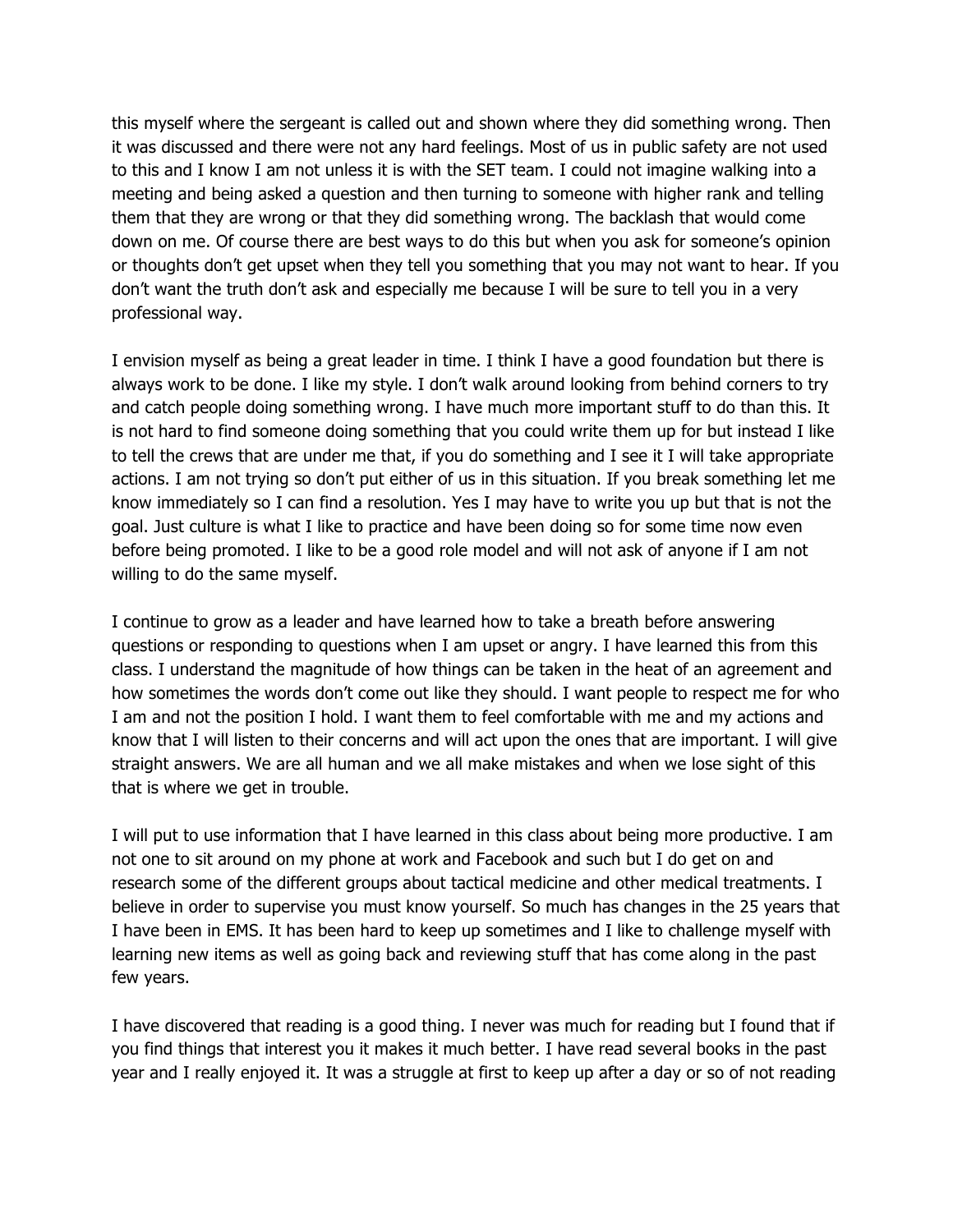but I have found that it gets easier the more I read. I like nonfiction books and will sometimes settle for a good article or two and then try and spin off of these for my next readings.

Learning to listen can be a very hard thing to do especially since we are all so busy now days. Taking the time to pay attention to what others are saying and given them the courtesy to let them talk and not wonder if you are listening or not. I know there have been times when I would interrupt someone when they were talking to me and think that I have the answer and ready to express my answers. This is obviously not a good trait to have much less as a leader. I have been in the other person's shoes and it does not feel good. Once I realized that I was doing the same thing I tried to develop a plan on how to fix it. If I am in the office and someone comes in to talk about something I make sure I cut any distractions off and shut the door. I want them to feel that they have my upmost attention. I try not to interrupt them as they are talking and will get my pen and paper out and take notes so I can refresh my memory of what we have discussed.

Other things that I have learned are how to prioritize things and how I go about my business. I like to make noted on important task so that I make sure that I get them done first and am not playing catch up all the time so when I am off I can spend time with my family and get some of the things that I would like completed around the farm done. I try and get one thing complete at a time and put my best effort towards each project.

I have learned to say no when I need to. I have found that if you don't take charge and learn how to say no in a polite way that people will continue to ask of you and put more work on you. Having the ability to say no has helped already. I can also say not at this time but I will be willing as soon as I finish up what I am working on. I might even have to say thank you but I don't think that I am the best on for this topic and you might want to ask??? This way I don't get pushed further into a hole and have to work harder to figure out what they want and how it needs to be done. Don't get me wrong. I enjoy a challenge but sometimes there is just not enough time to have to try and complete several task.

First things first… I need to remember that life is about ME. I need to remember to take care of myself physically and mentally. I have a family to worry about and I need to make sure that I am with them for a long time. Work is great and I really enjoy what I do but I also enjoy my family and want to spend that precious time with them. Balancing work and family can be hard and we all slip from time to time. This month is going to be Hell on me. I am taking a couple different classes and helping with the academy several days that I am off. I will need to spend some time next month recharging my emotional bank and by doing that I mean some good ole family time. I think first I will take my wife out on a date and then plan a kid day and then I will wrap it all up with a full family day.

The main thing for me to remember is to continue to put the lessons that I have learned here to continuous use. I will need to go back and review the lessons from time to time and re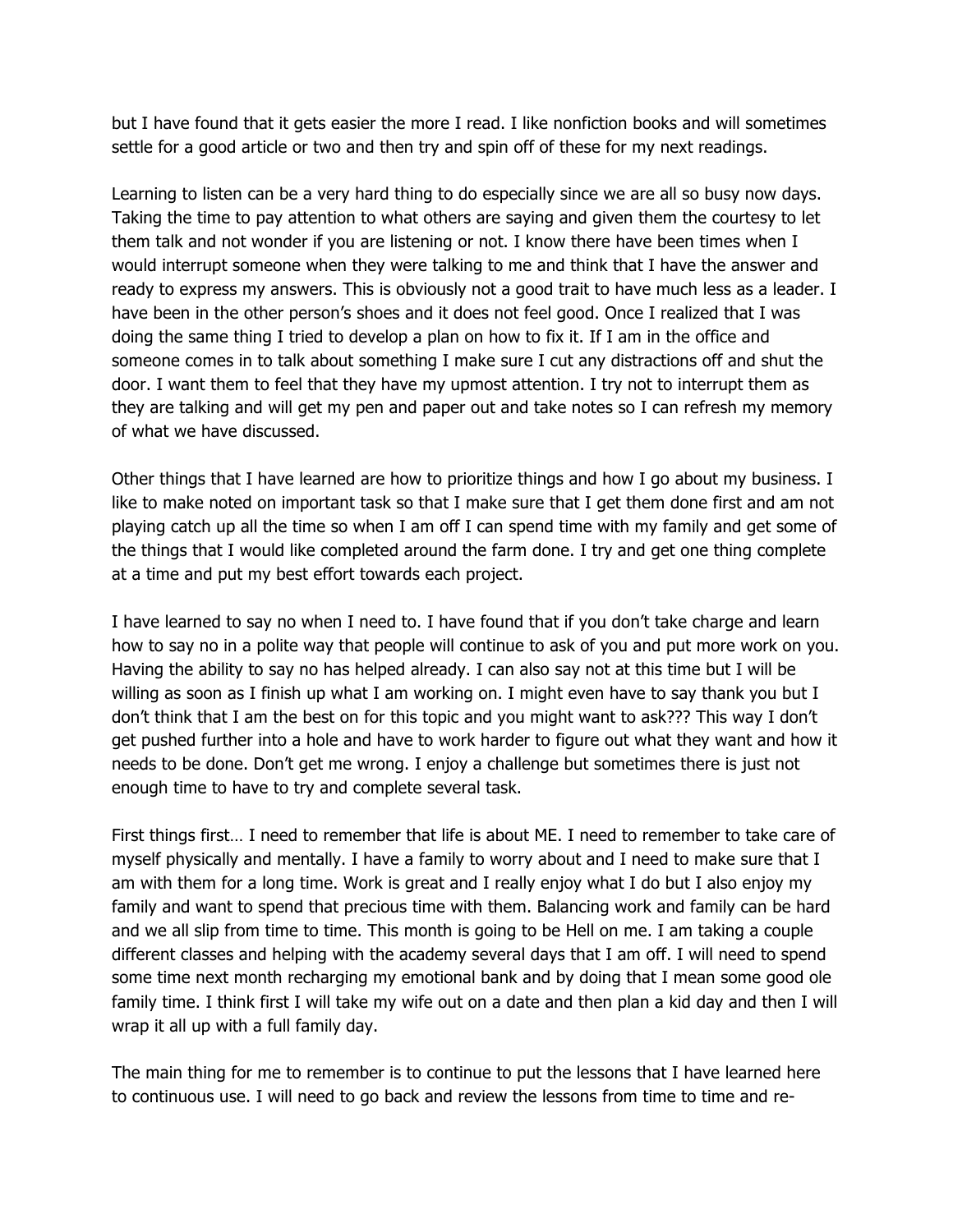evaluate where I am in my life and make the needed adjustments as necessary. I know that I can't do it all the time but to make a good effort is the key.

I will also look towards my co-workers for strength and guidance along the way. I hope they will do the same as we can kind of share our thoughts as we enter new eras in our profession. Thanks for the help during this class. It has truly been a pleasure and a great learning experience.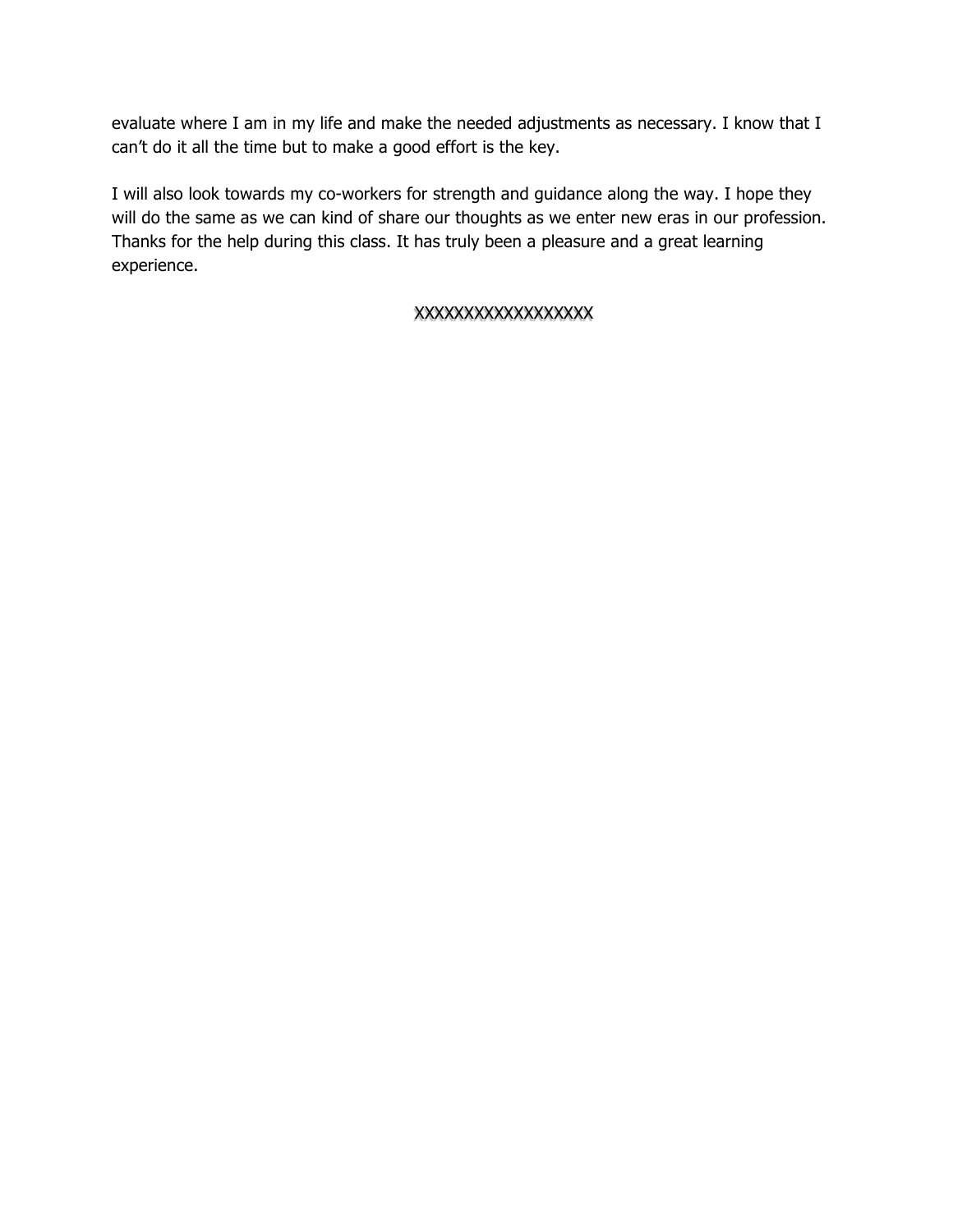# **The New Me**

I am writing this paper to detail how this class has changed me as a person and as a leader.

I was a bit skeptical at first that I would get much from any online course. I am more of a hands on, interactive type of student. I usually have to work with things a few times to comprehend what I needed to learn. I have attempted this class once before. I broke a couple of fingers and a couple of bones in my hand. I couldn't finish the class because typing with a cast in place didn't work. I went to my Chief and asked to be put back in the class as I wanted to finish something for once in my life. I have always had a hard time finishing things. I am becoming more set on finishing everything I start since going through this. I might finish it all at once, but eventually I will finish the project I start. The Chief allowed me to take it again and I gave it a shot.

I started by doing the EQI. I was not surprised by the evaluation given to me. I have always had low self-regard, low assertiveness, and have been lacking in optimism. I usually do a lot of things alone. I have always been picked on for being skinny, not being able to pay attention, not being able to sit down, and for being a "nerd". I couldn't play sports because of my flat feet. My parents put time into my brother the baseball star. I existed as "the quiet one" or the "bookworm". I found EMS as a way to get into Medicine and become someone better than the nerd I felt like I was. I knew that I wanted to be part of it for as long as I lived. The training for it stimulated me to be a better person and understand the experiences of life better. I didn't realize that my past-time would really become my life's work for the next thirty one plus years. My Mom asks me to this very day "When are you going to give up playing with ambulances and police cars and get a real job?" I guess I never will have a real job in her eyes.

I started reading the EQI. I tried my best to grasp the information given. I had to read each section a couple of times then put it on my phone to hear it. As previously stated, I don't sit down much. Reading the book was laborious but I caught on. I had to read some of the items multiple times. I started using some of the things I learned from it to make me more aware of my issues. I began to realize that I had a multitude of changes to make over the period of the class. I also realized that those changes had to stick over my life time. I had to realize in order for me to change, I had to follow plan to change. I knew it was going to hurt but like pulling a bandaid, the hurt will last only a short time, it's the wound that takes time to heal that might sting some. I knew doing the things temporarily would only be a bandaid and the wound would still be there after the bandaid were gone. I can say I am more emotionally self-aware, I am more realistic about my goals and achievements, and I am trying to be more optimistic. I also realize that being assertive is a big issue. I have become more assertive than I have in the past. I no hesitation in taking charge, saying what I need to say when I need to say it and in the proper form, and standing up for someone else. I realized that I have to keep my emotions in check when doing some of this to be taken seriously. I believe that I have come a long way in the EQ realm. I have worked hard to change. There may be times that I fall back into a rut. I will simply dig out of it as I have done before with my new tools given to me to use. I had no tools before this class.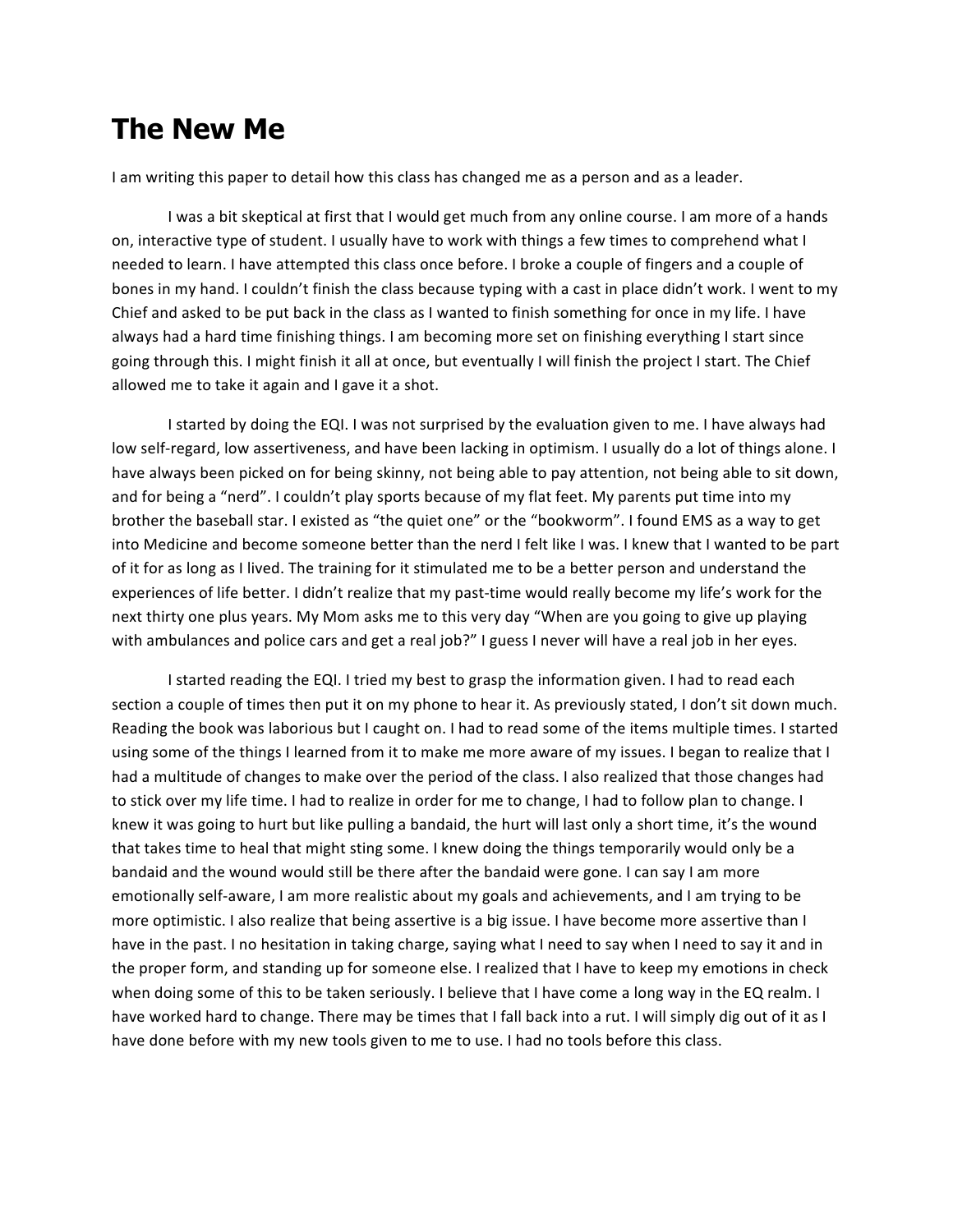I then took on the 7 Habits of Highly Effective people. I have heard many things through the internet about Dr. Covey and found his Youtube postings fascinating. I am going to detail how each section of his book has affected me and helped me.

The Paradigms and Principles section made me look within myself about how I felt about me and things around me. The Paradigm video reminded me of when I lost my son. I remember people telling me to calm down and that Steven was in a better place. I have tried to find that "better place" ever since. I can say I never have found it. I can say that one hour in my life then has changed me for the rest of my life. I have come to realize that the same type of paradigm shift had occurred in my two failed marriages. I began to realize that my patience was an issue. I realized that my humility was an issue. I realized that I tried to change the people rather than looking at changing my habits and my ideas. As you said it in an email, I was right and they were always wrong. I never saw where I made the mistakes and I had the issues. I now realize that I have made many. I have a new relationship with someone and I am trying to be different. I try to create a positive, nurturing environment anytime I can. I try to exhibit a positive attitude about how I feel and how she makes me feel. I consider her feelings a lot more and I get a lot of the same in return. Our paradigm is that we love each other no matter what the situation is.

The Private Victory section has helped me be more proactive and goal oriented. I am in charge of an EMS Academy. All of our new hires have to go through the course, regardless of their previous experience. We have hired and trained one half of our staff in just under two years. I started out trying to figure out how everything would come together, basically flying in the dark. This course has helped me plan better and have a goal in both the Academy and my life. I am on time for more meetings by planning my time better. I am on time for more dates and social occasions with my significant other which makes my home life better. I make better decisions for myself because I have a better understanding of who I am and where I stand on things. I have positive self-talk to help realize I can accomplish things and do things better. I try to exemplify that to my Academy as well. I am steadily ridding myself of the negative ideas about things and looking at the positive and becoming more of a positive role model for them to follow. I am also not as set in my ways and listen to both sides of an argument before passing judgment. I have to when I function as a Police Officer so why not apply it to everyday life? I realize that fairness is all part of that piece.

The Public Victory section helped me with my "Emotional Bank Account". I realize that my word and my actions are who I am. I realize that if I am unfair, unrealistic, or discourteous, I will damage the reserve built as trust between the other person and myself. I realize that with my significant other, when I tell her I will be home in thirty minutes, that's like a promise to her. Every time I am late, is just like breaking a promise. I have to take her feelings into account. It is not just about me doing my job or being caught by someone to talk to. She should be the most important thing in that thirty minutes to get to. I didn't realize I was being unfair and appearing to be uncaring. I then have to apologize and after so many apologies, I end up completely losing. The course has also helped me also go from a lose /win person to a win/win person. I don't let people step on me or use me to get what they want from me. I am better at negotiating a win for them by helping them with what they want. I win by getting the same type of interaction from them in return. I now understand about seeing everyone's point through empathetic listening and taking the time to understand everyone's point of view so good cooperation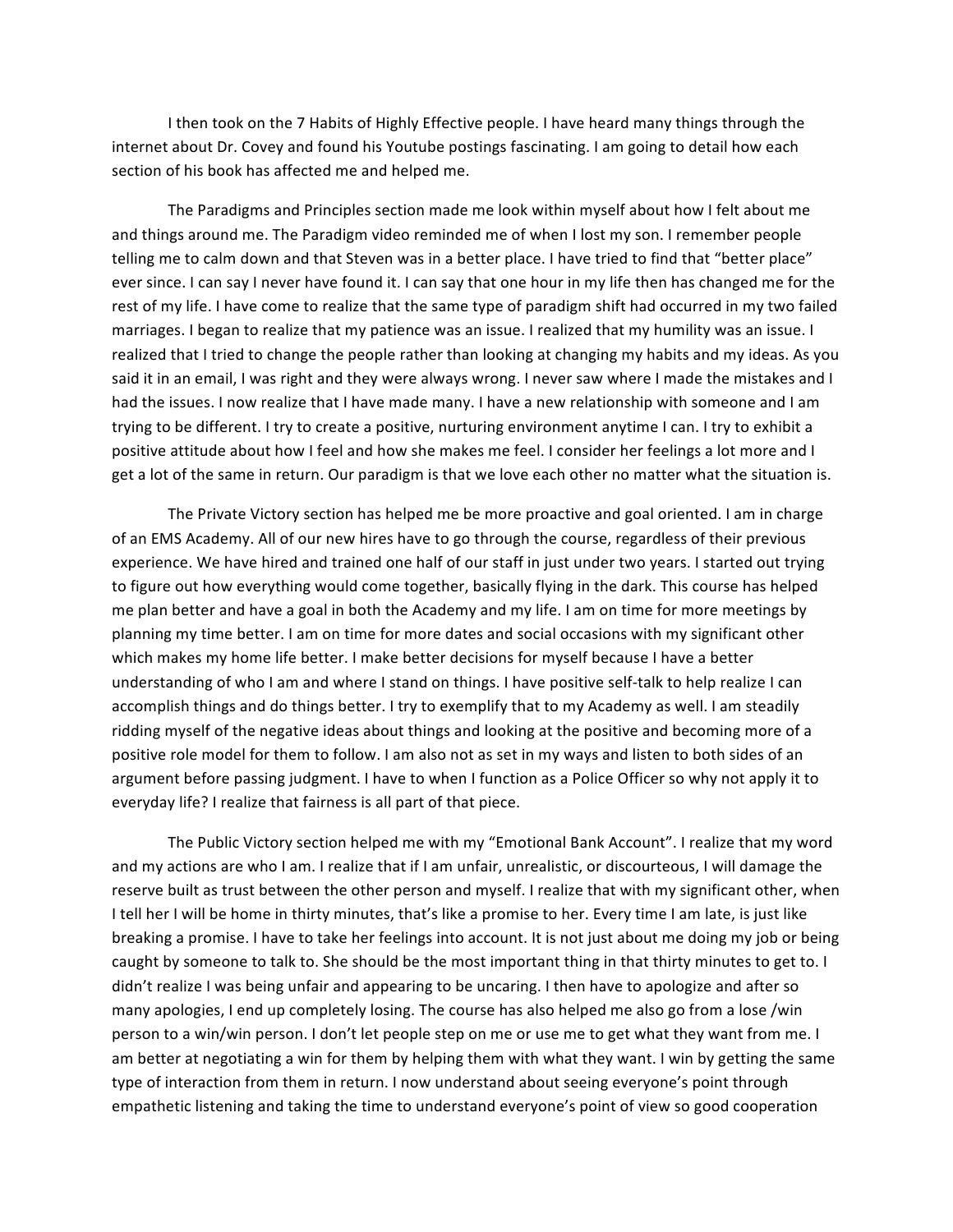which creates synergy. We have a successful Academy because of synergy, empathetic listening, and common respect for each of us involved in building it.

The Renewal section has helped me by making me realize that regardless of how much I think I am Superman, I really am not. I haven't taken care of myself in a lot of arenas. I let a lot of things influence my thinking and my actions before this. I am now under a doctor's care for my depression, ADD, anxiety, and PTSD. I am taking my medication like I am required to. I would have never admitted that I had those conditions if this course and my significant other hadn't made me do it for me. I come from a long, long line of hardheaded, strong willed men. It is hard for us to realize we are human and require help from time to time. I am going back into the gym and trying to get my diabetes more under control. As far as my spirit goes, I am going to try meditation. I don't really do a lot of it but a quiet room may just do the trick when I am stressed. I am also going back to school to finish, yes that word again, a degree in EMS or Law Enforcement. I am also trying to be more social with friends and family. I will stop and take time to "Smell the Roses" of life and be an active participant. I have two daughters, Brittany (the one on the left) and Jessica (the one on the right). I have a lot more academies in front of me (the bottom picture) I need to be healthier, happier, and more in tune with them. I don't see then much because I usually work so much. I am going to make it a point to see them once a week for lunch or supper. 

In closing, I would like to thank you for your patience and your help. You and your course have helped me with a lot of things as I have stated in this paper. You spoke to me about taking it in one "lump" at a time because of the way I attended the course. In order to do the course, I had to sit down. I would not have unless I went to the physician who prescribed the right meds to me, who found a blood sugar of 495 mg/dl, who sent me to the other physician who got the rest of me straight and improving daily. I actually got complemented the other day because I looked a lot better. Yes my job makes me unhappy on occasion and the folks get crazy. I can say I will handle all of issues better because of this course. It has been a journey of fighting me to settle, read, comprehend, and do. I feel like I have accomplished much more than I realize to this point. Only time will tell. Thanks for giving me the tools that have helped me get better.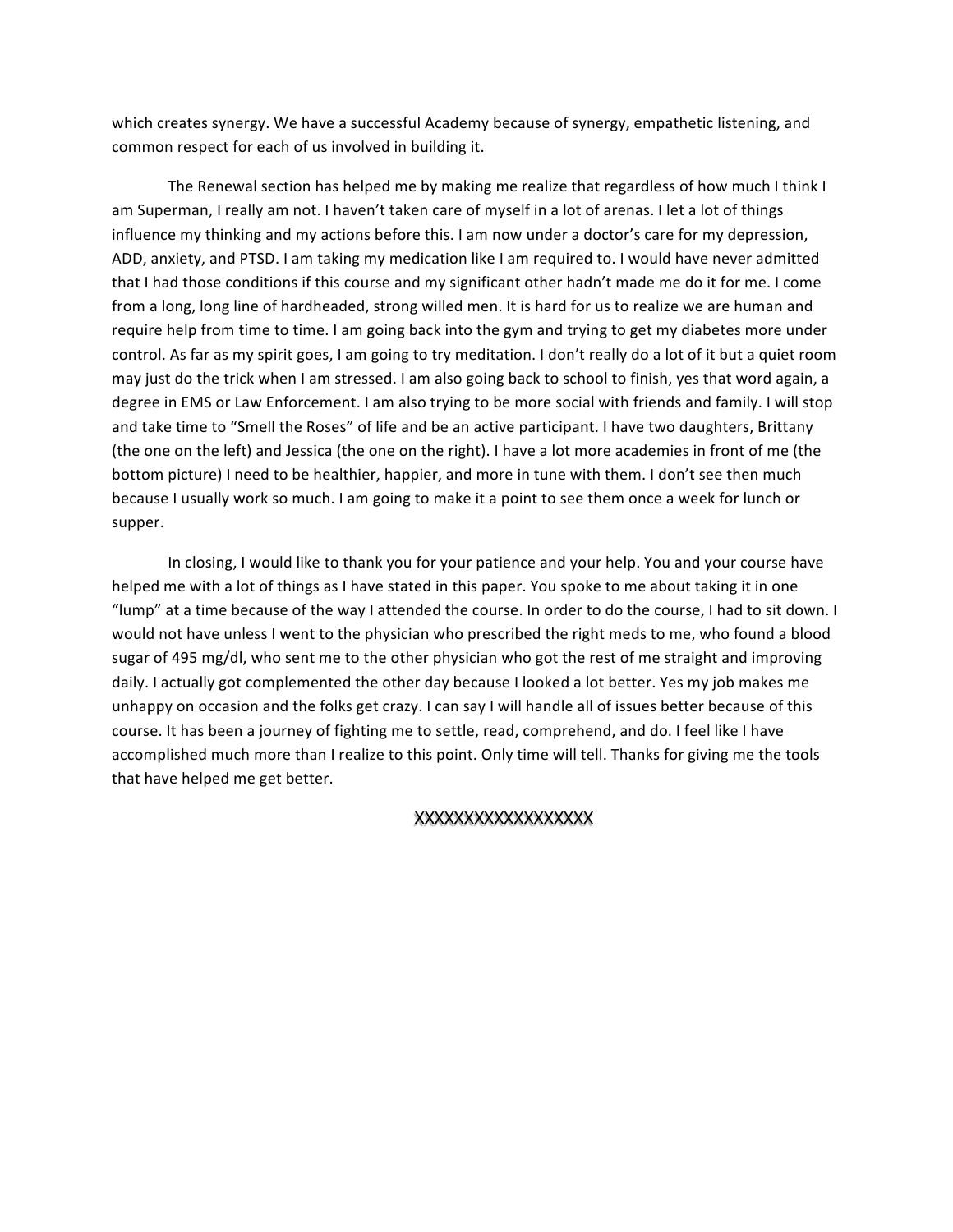# What  $21^{st}$  Century Leadership has done for me!

I am writing this paper to detail how this class has changed me as a person and as a leader. 

I was a bit skeptical at first that I would get much from any online course. I am more of a hands on, interactive type of student. I usually have to work with things a few times to comprehend what I needed to learn. I have attempted this class once before. I broke a couple of fingers and a couple of bones in my hand. I couldn't finish the class because typing with a cast in place didn't work. I went to my Chief and asked to be put back in the class as I wanted to finish something for once in my life. I have always had a hard time finishing things. I am becoming more set on finishing everything I start since going through this. I might finish it all at once, but eventually I will finish the project I start. The Chief allowed me to take it again and I gave it a shot.

I started by doing the EQI. I was not surprised by the evaluation given to me. I have always had low self-regard, low assertiveness, and have been lacking in optimism. I usually do a lot of things alone. I have always been picked on for being skinny, not being able to pay attention, not being able to sit down, and for being a "nerd". I couldn't play sports because of my flat feet. My parents put time into my brother the baseball star. I existed as "the quiet one" or the "bookworm". I found EMS as a way to get into Medicine and become someone better than the nerd I felt like I was. I knew that I wanted to be part of it for as long as I lived. The training for it stimulated me to be a better person and understand the experiences of life better. I didn't realize that my past-time would really become my life's work for the next thirty one plus years. My Mom asks me to this very day "When are you going to give up playing with ambulances and police cars and get a real job?" I guess I never will have a real job in her eyes.

I started reading the EQI. I tried my best to grasp the information given. I had to read each section a couple of times then put it on my phone to hear it. As previously stated, I don't sit down much. Reading the book was laborious but I caught on. I had to read some of the items multiple times. I started using some of the things I learned from it to make me more aware of my issues. I began to realize that I had a multitude of changes to make over the period of the class. I also realized that those changes had to stick over my life time. I had to realize in order for me to change, I had to follow plan to change. I knew it was going to hurt but like pulling a bandaid, the hurt will last only a short time, it's the wound that takes time to heal that might sting some. I knew doing the things temporarily would only be a bandaid and the wound would still be there after the bandaid were gone. I can say I am more emotionally self-aware, I am more realistic about my goals and achievements, and I am trying to be more optimistic. I also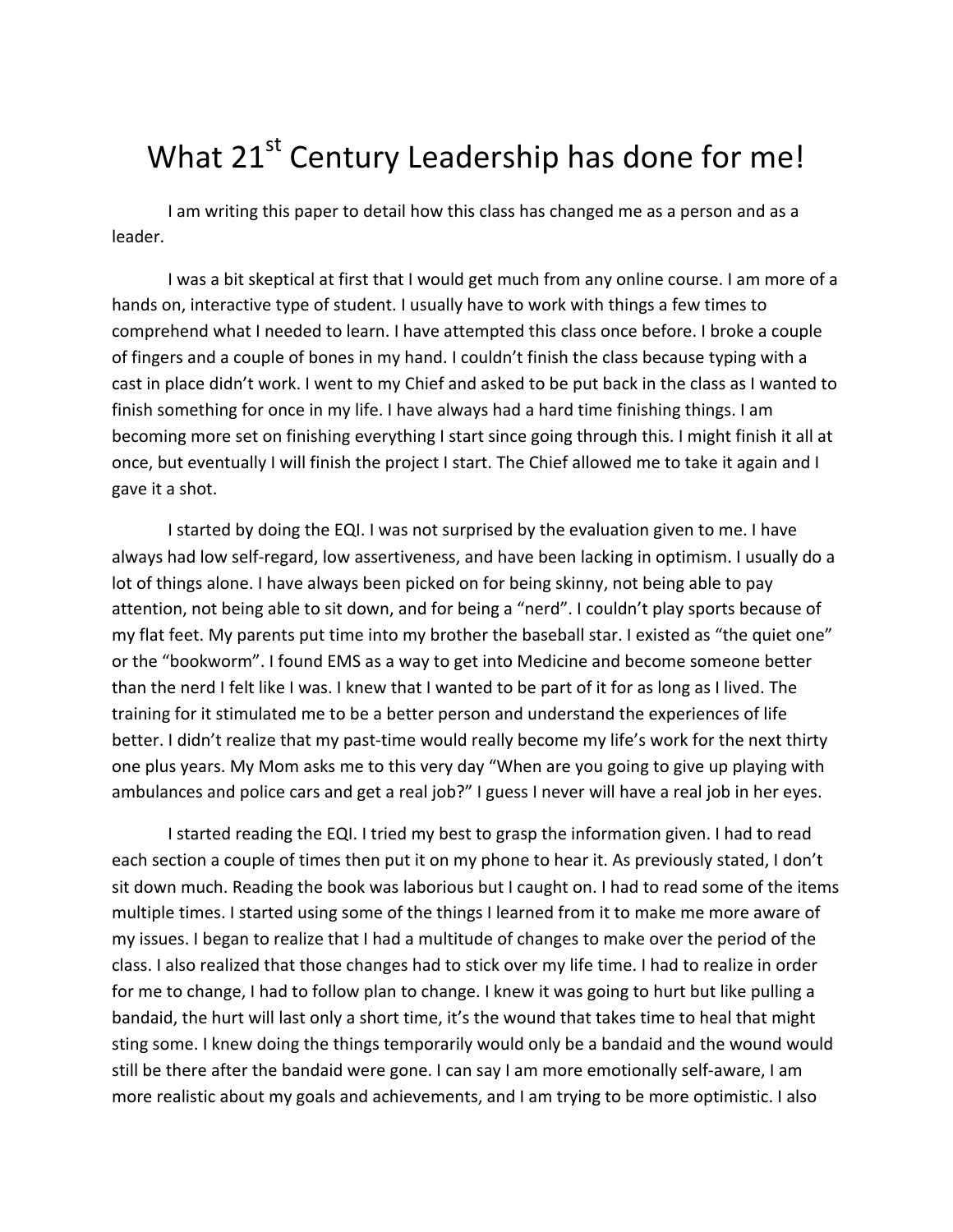realize that being assertive is a big issue. I have become more assertive than I have in the past. I no hesitation in taking charge, saying what I need to say when I need to say it and in the proper form, and standing up for someone else. I realized that I have to keep my emotions in check when doing some of this to be taken seriously. I believe that I have come a long way in the EQ realm. I have worked hard to change. There may be times that I fall back into a rut. I will simply dig out of it as I have done before with my new tools given to me to use. I had no tools before this class.

I then took on the 7 Habits of Highly Effective people. I have heard many things through the internet about Dr. Covey and found his Youtube postings fascinating. I am going to detail how each section of his book has affected me and helped me.

The Paradigms and Principles section made me look within myself about how I felt about me and things around me. The Paradigm video reminded me of when I lost my son. I remember people telling me to calm down and that Steven was in a better place. I have tried to find that "better place" ever since. I can say I never have found it. I can say that one hour in my life then has changed me for the rest of my life. I have come to realize that the same type of paradigm shift had occurred in my two failed marriages. I began to realize that my patience was an issue. I realized that my humility was an issue. I realized that I tried to change the people rather than looking at changing my habits and my ideas. As you said it in an email, I was right and they were always wrong. I never saw where I made the mistakes and I had the issues. I now realize that I have made many. I have a new relationship with someone and I am trying to be different. I try to create a positive, nurturing environment anytime I can. I try to exhibit a positive attitude about how I feel and how she makes me feel. I consider her feelings a lot more and I get a lot of the same in return. Our paradigm is that we love each other no matter what the situation is.

The Private Victory section has helped me be more proactive and goal oriented. I am in charge of an EMS Academy. All of our new hires have to go through the course, regardless of their previous experience. We have hired and trained one half of our staff in just under two years. I started out trying to figure out how everything would come together, basically flying in the dark. This course has helped me plan better and have a goal in both the Academy and my life. I am on time for more meetings by planning my time better. I am on time for more dates and social occasions with my significant other which makes my home life better. I make better decisions for myself because I have a better understanding of who I am and where I stand on things. I have positive self-talk to help realize I can accomplish things and do things better. I try to exemplify that to my Academy as well. I am steadily ridding myself of the negative ideas about things and looking at the positive and becoming more of a positive role model for them to follow. I am also not as set in my ways and listen to both sides of an argument before passing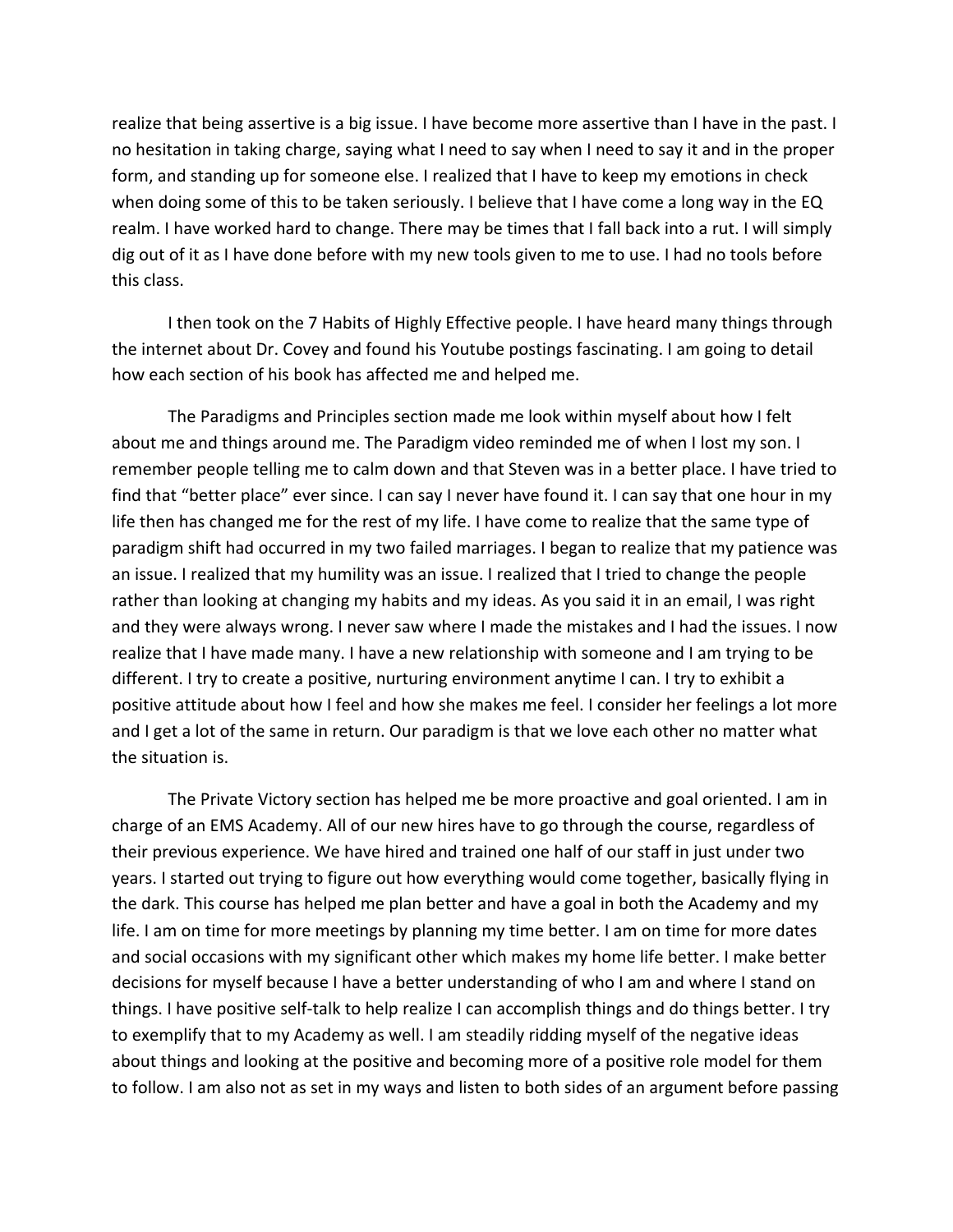judgment. I have to when I function as a Police Officer so why not apply it to everyday life? I realize that fairness is all part of that piece.

The Public Victory section helped me with my "Emotional Bank Account". I realize that my word and my actions are who I am. I realize that if I am unfair, unrealistic, or discourteous, I will damage the reserve built as trust between the other person and myself. I realize that with my significant other, when I tell her I will be home in thirty minutes, that's like a promise to her. Every time I am late, is just like breaking a promise. I have to take her feelings into account. It is not just about me doing my job or being caught by someone to talk to. She should be the most important thing in that thirty minutes to get to. I didn't realize I was being unfair and appearing to be uncaring. I then have to apologize and after so many apologies, I end up completely losing. The course has also helped me also go from a lose /win person to a win/win person. I don't let people step on me or use me to get what they want from me. I am better at negotiating a win for them by helping them with what they want. I win by getting the same type of interaction from them in return. I now understand about seeing everyone's point through empathetic listening and taking the time to understand everyone's point of view so good cooperation which creates synergy. We have a successful Academy because of synergy, empathetic listening, and common respect for each of us involved in building it.

The Renewal section has helped me by making me realize that regardless of how much I think I am Superman, I really am not. I haven't taken care of myself in a lot of arenas. I let a lot of things influence my thinking and my actions before this. I am now under a doctor's care for my depression, ADD, anxiety, and PTSD. I am taking my medication like I am required to. I would have never admitted that I had those conditions if this course and my significant other hadn't made me do it for me. I come from a long, long line of hardheaded, strong willed men. It is hard for us to realize we are human and require help from time to time. I am going back into the gym and trying to get my diabetes more under control. As far as my spirit goes, I am going to try meditation. I don't really do a lot of it but a quiet room may just do the trick when I am stressed. I am also going back to school to finish, yes that word again, a degree in EMS or Law Enforcement. I am also trying to be more social with friends and family. I will stop and take time to "Smell the Roses" of life and be an active participant. I have two daughters, Brittany (the one on the left) and Jessica (the one on the right). I have a lot more academies in front of me (the bottom picture) I need to be healthier, happier, and more in tune with them. I don't see then much because I usually work so much. I am going to make it a point to see them once a week for lunch or supper.

In closing, I would like to thank you for your patience and your help. You and your course have helped me with a lot of things as I have stated in this paper. You spoke to me about taking it in one "lump" at a time because of the way I attended the course. In order to do the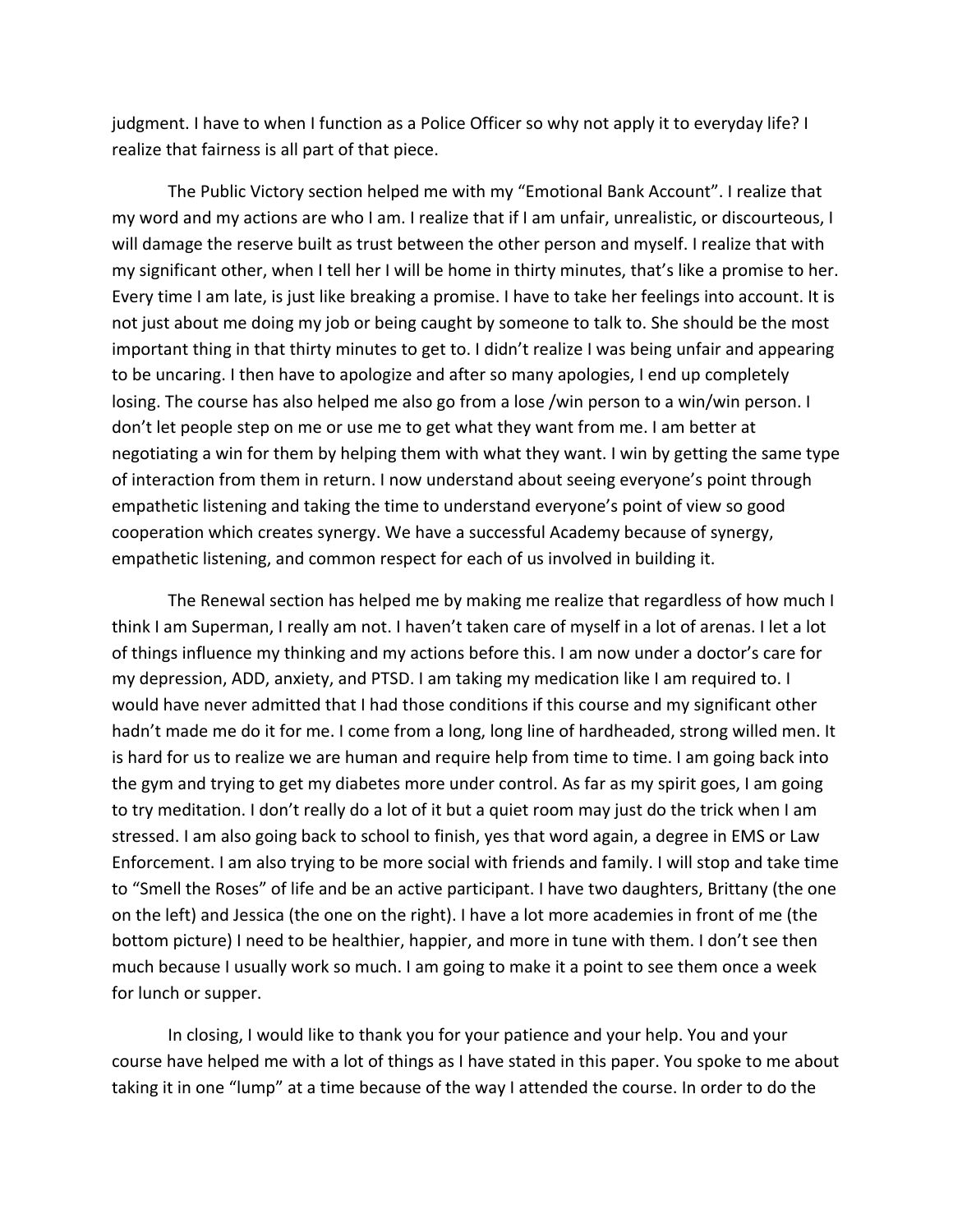course, I had to sit down. I would not have unless I went to the physician who prescribed the right meds to me, who found a blood sugar of 495 mg/dl, who sent me to the other physician who got the rest of me straight and improving daily. I actually got complemented the other day because I looked a lot better. Yes my job makes me unhappy on occasion and the folks get crazy. I can say I will handle all of issues better because of this course. It has been a journey of fighting me to settle, read, comprehend, and do. I feel like I have accomplished much more than I realize to this point. Only time will tell. Thanks for giving me the tools that have helped me get better.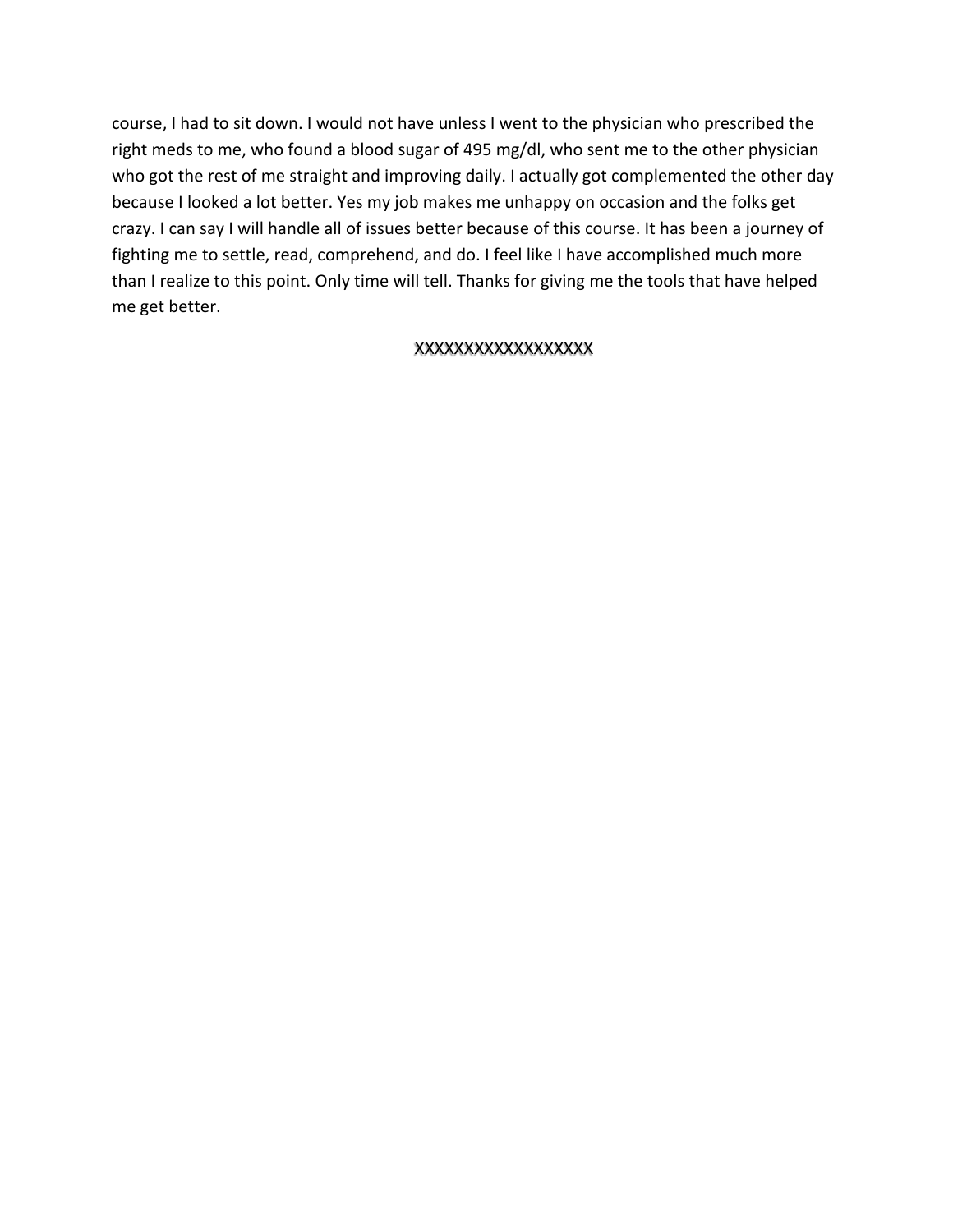# **WHAT LEARN GROW LEAD 21ST CENTURY LEADERSHIP MEANS TO ME**

Before the start of this class, I was reserve in some of my thoughts, feelings, and to a certain extent reserve in some of my though processes and ambiguities for both professionally and at home. Since I now have had the privilege to participate and complete this program, I have a new vision and process outlook for both my profession and for my home life.

What I have gained from the Learn Grow Lead class has been a revelation to say the least. The small phrase changes like changing from "you" to "I" to "we" gives you the though process of making things move without moving. This process has given me the ability to put myself in any of the 3 roles and to ultimately make a team effort with the "we" portion. Now I look at things from the other view, before I make a rash decision I think, "How would I react if I was told this". Next, I envision how this decision would effect a team effort or approach. If I do not get a gut wrenching feeling, I move forward. If on the other hand, I do get that gut wrenching feeling, I re-think the decision and move from another angle.

The addition of trying to remain productive and still "command the ship" takes a critical fence ride. On one hand, you have to remain the commander or supervisor, on the other hand, you have to remember how the line staff views command and either starts or continues/changes the "rumor mill" or "scuttlebutt". This is done all while keeping the patient "customer" in mind first. I have realized that some people do not like change, of any kind. This presents the opportunity to utilize the "win-win" and the "sharpen the saw" areas. When change is presented and naturally, opposition is first in the list, we must provide a win-win situation for the opposed parties, so they can buy-in to the change. I have told my crews that EMS is a part of medicine and medicine is changing on a daily basis, and expect changes. Having the line staff reduce the gossip helps, until it, so out of hand it is almost impossible to stop it. I have realized that people that do not want to accept changes, good or bad will do what they can to stop it. This is where I take a step back and sharpen my saw, to get a better bite on things and have the ability to "show" the people that not all change is bad.

Although I do not understand why people do some of the things they do, and I have to just sit back and think sometimes, how I can help the overall though process and help the staff understand how to make work productive and fun. One of things I have told my crews since I have been supervising is this "you should have fun while at work", this does not mean horseplay all day but when you go to work be proud of being there and have fun while doing it. Next is "happy people come to work" when I was doing the scheduling for my shift, it was rare that I had a call-out or had to shut down a unit due to short staffing. I have learned that if you treat staff like people and let them know up front that I do not like doing my job "write-ups, counsel sessions, written warnings, and disciplinary actions" and if the staff does what they should do, then I do not have to do my job. I also hear the older supervisors and I have heard this in supervisor classes as well, how you "cannot be friends outside of work and supervise at work". This is a personality gate, if it is known up front that yes, we are friends outside of work, but when we cross the door, I am your supervisor and I will do my job, it is nothing personal. I have seen that I am harder on my friends that I supervise due to one, trying to give some personal development for promotions. Second, to show that I will do what I have to when it comes to my job and my profession. I am proud to be at the level I am for the time I have been in the department. I catch a lot of opposition from the staff that has been in the department for "way" longer than I have, but when I come in, I give 110% from start of shift to the end of shift. My thoughts are I am here for a minimum of 12 hours and I will give it my all for the time I am there.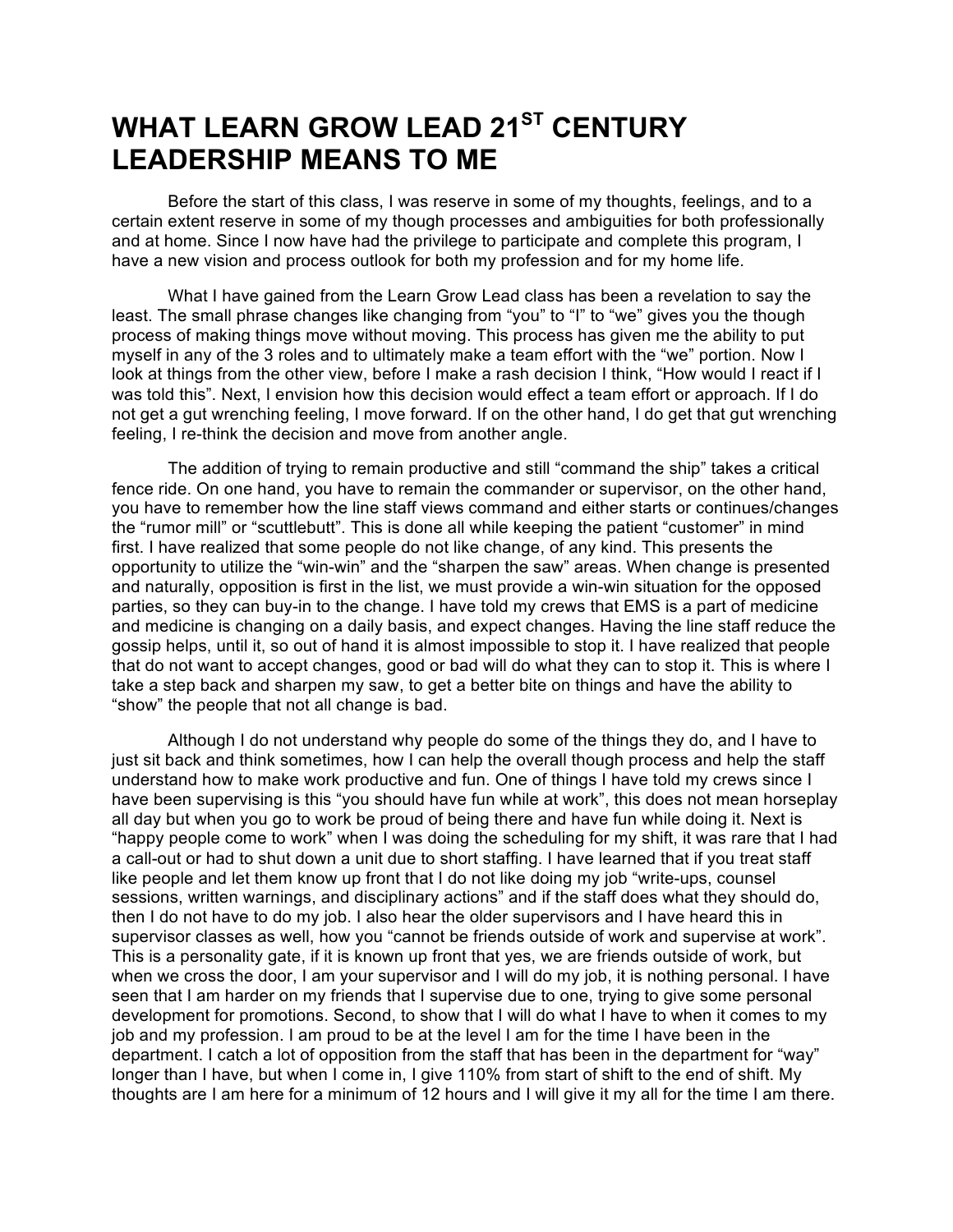My quadrant II changes I have made and will continue to tweak are scheduling and following the made schedule if any way possible. I have started doing a daily routine that allows for interruptions that are going to happen no matter what. It does not seem to matter what shift if working, or if it is day or night, it happens. My problem I have now, is saying no when appropriate. I am the vehicle person and I feel like it is my responsibility to ensure that every aspect of the vehicle(s) are correct above the current standard. This includes the North Carolina Office of EMS inspection. Currently we have seven new vehicles that are due for inspection this week. It just hit me today, that I have spent all of last week dealing with these vehicles, and only two of them are ready for inspection. During this process, we have had a "committee" who wanted to be there to arrange and stock the new units, although I did not see any of these people at all last week, especially when I was doing this alone at anywhere from nine at night until after midnight trying to get these completed. This forced me to do something I usually do not do; I let out my emotions that you can imagine was not a happy emotion. I try to keep my emotions in check especially at work. This was the end of the straw though, I told the ones who wanted to complete the task that I did not want anything to do with this, since I do not ride on the truck, I should not have an opinion on where anything is placed for their needs.

Here is the new me; I will be a top notch supervisor that keeps of track, on time per the made schedule of tasks, complete assignments per priority and make sure that they are efficient and accurate. I will start taking time for me and my family, to bring us closer as we should be. I will try to start showing my emotions to my family (maybe), I have never been real good at that one. I will remain proactive, while keeping first things first, and utilize the win-win to get the crews synergized and keeping in mind that I must understand before I can be understood from others views. This will allow me to become a better listener and remain proactive and productive while remaining neutral for some topics that become one of those "this is where I should shut my mouth" situations. This class has shown me many windows to make me a better person and a better supervisor. I hope I can continue to utilize the new tools I have gained in my toolbox to make me a better person overall.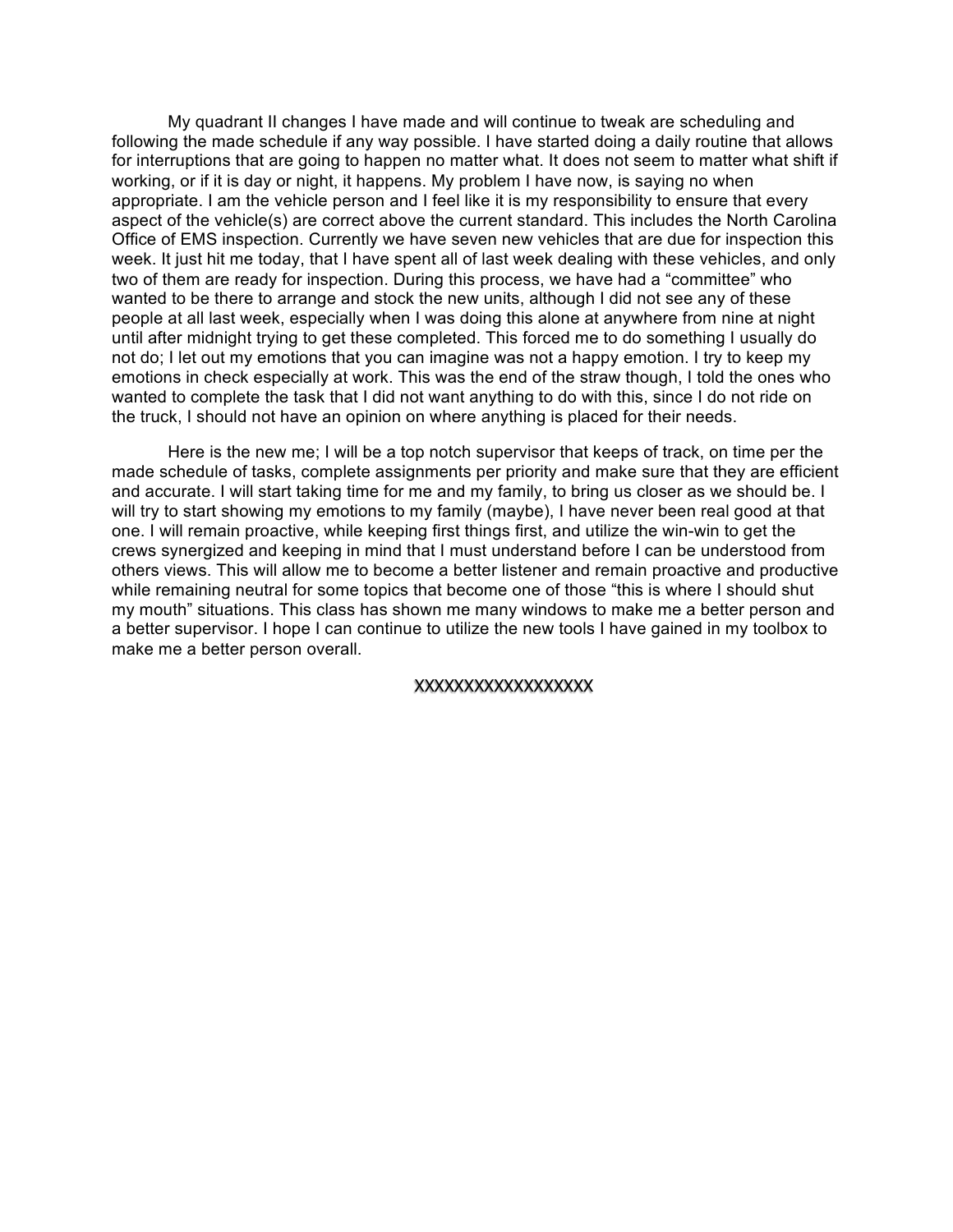# LGL Final Paper

It has been a long class, more so since while taking the class my organization has gone through major changes. Not only has my organization gone through major changes, I have personally gone through changes. Initially I scoffed at the notion of this class I have never been one from all the self-help type of things. I have heard of the 7 habits for a long time, but always thought they were more of a hokey book, that those without guidance needed. One of the things that people say are good, just to look like they understand. Over the course of the class I have found that none of this is true. With a wife who is a psychologist, I have picked up a few of her books and have a few psych courses over the years, I found that most of the things in the 7 habits and EQ edge hold true because they are based in science and experience. Both of which are valuable tools when taking into consideration people's emotions and how you handle your own emotions. I will admit as much hesitation I had with the 7 habits, I had no hesitation with the EQ edge, and just reading the first few chapter in the beginning was enough to hook me. One of the things I have already prided myself on is my ability to read people. This skill came about from being the shy kid growing hanging back in groups instead of being in the spot light. It allowed me to pick up on facial expressions, body language and the things not spoken in conversations. It has served me very well over the course of my life and in the job. One of the other and probably most influential parts of my life that this class has helped reinforce is all the advice my father has given me over the years. He is a doctor, and he is a great man. Spending just one day with him while he rounded in the hospital taught me more about patient care in all the training I have had to date. He is a very respected by his colleagues and in his field. Over the years he has taught me many things I have found in the 7 Habits in one way or another. He is the one I go to when I need advice on everything from work to home. This course for me means that even when I didn't think my dad was given me great advice he actually was giving me advice that has stood the test of time. This means more to me that I thought it would. It also means that I may need to start changing the way I do things if I want to advance in my career. I have spent most of it just doing what is necessary for me to get by. Occasionally I would do more, if the situation required it but for the most part I stayed below the radar. I know now that to advance I need to step up. I need to set an example for those who are under me.

One of the memories I have of my younger years was when I was in elementary school. For whatever reason I did not think I was cool enough or bad boy enough at the time. So for whatever reason I decided that instead of being called Christopher I would shorten it to Chris. I even wrote a note to my friends, letting know that I was changing who I was to be a much cooler version of myself. If I remember correctly this lasted all of a week before I either forgot about it or realized my friends liked me for who I was. Over the years this has seemed to be a common theme for me, in that I constantly try to better myself either to fit others expectation, when I was younger, or to fit my own. Now that I am older I have come to final conclusion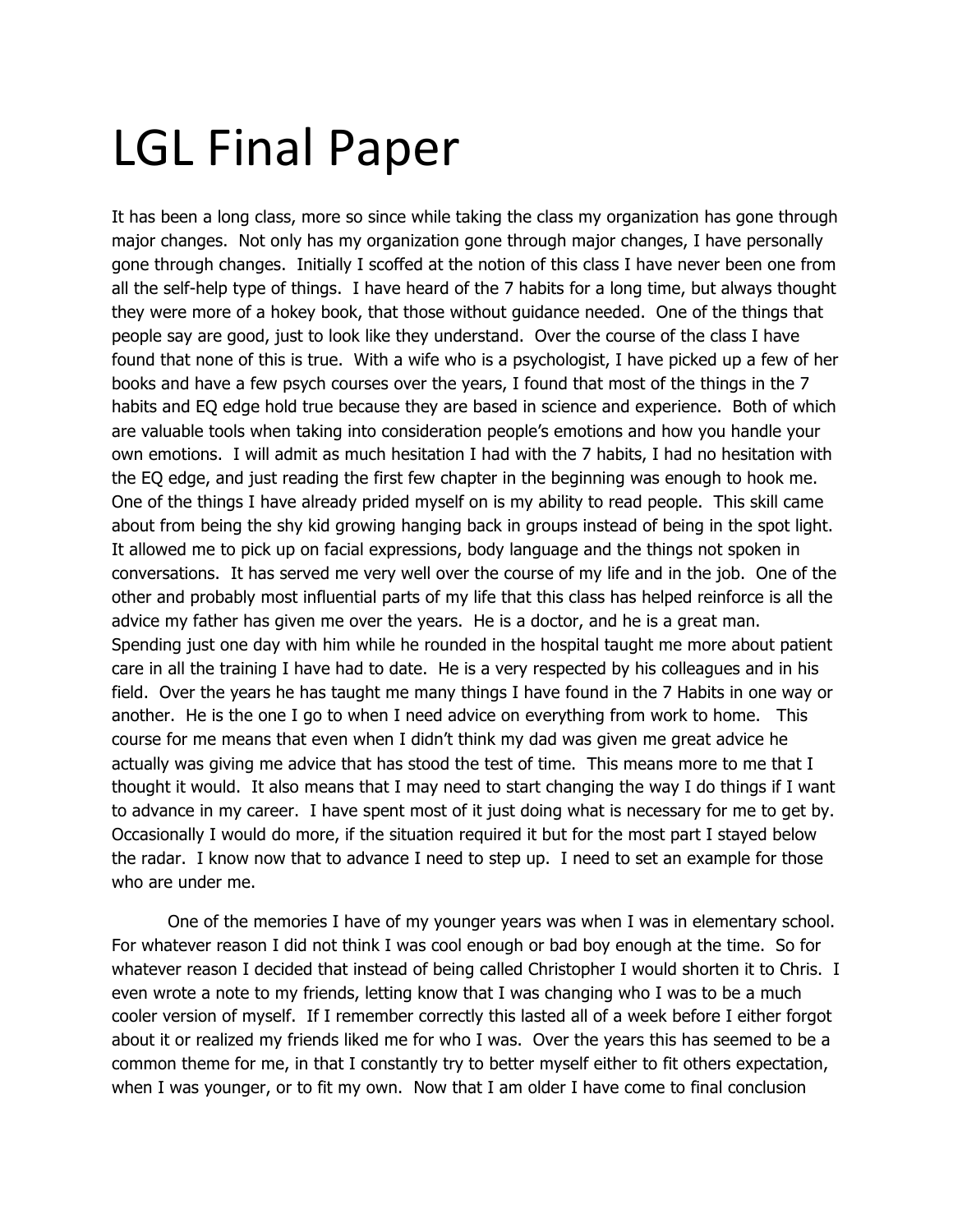that personality wise I am a unique individual who others like. If other don't like me for who I am it is either they don't know me yet or they just don't like me and that is their problem and not mine. This class has helped me get to know my coworkers and little bit better and get a glimpse into how their mind works from reading their post and seeing what kind of videos they post. The new and improved me will be more proactive at work. I will take the lead on things such as cleaning the stations and washing trucks, with the hope that by doing so others will follow my lead. For me I have stayed behind the scenes most of the time, it is time for me to get out front and lead to the best of my ability. I know that I will mess up on occasion, but without failing every so often you will never truly be a good leader. I will also start taking more classes so I can finally finish my bachelor's degree. One of the things I need to do to improve is seek out good role models in the organization and get their advice on how to improve. I need to stop being as passive as I have been and get a little more correctly aggressive. Overall the class was a very important one for me to take. It helped me see things that I was not doing to the best of my abilities. It also helped me see where I can improve my quadrants and where I feel comfortable with changing.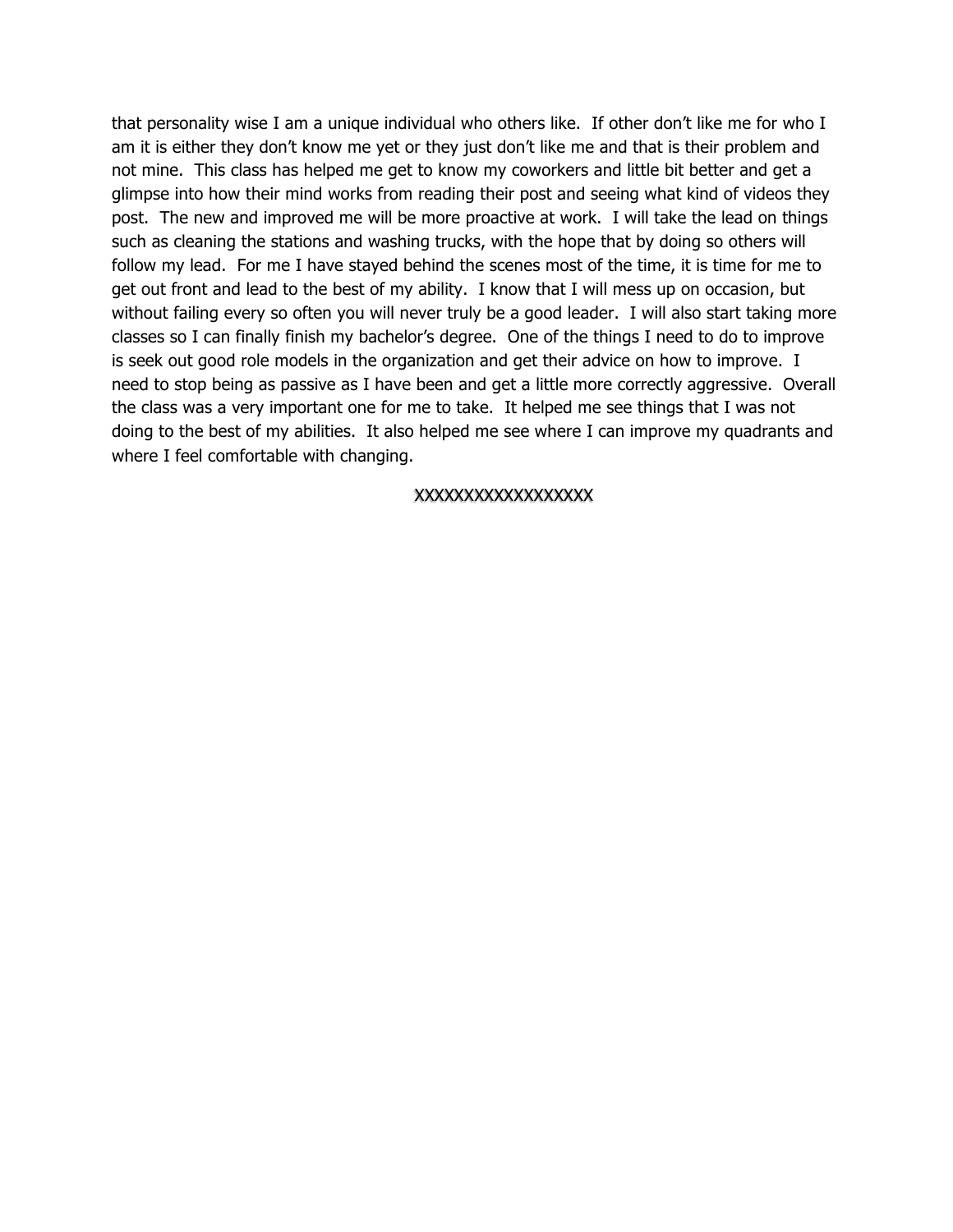## What this class means to me.

On the surface, I did this class to help improve my leadership.

I also wanted to take the journey to explore my inner workings and see if there was a magic bullet to make me a better leader.

Unlike others in the group, I came to the party on my own accord just to see what was involved. I paid for it myself and my grades only go to me. I also did it because I enjoy your style and have always valued your contributions in Prince William. I knew that it would not be a waste of time nor money.

The material was not new. I read Covey the first time in the early 90's and then reread him a couple of more times. Working through the material again in a more structured and thoughtful format made for a better understanding and a more practical application of the material. One of the things that I appreciated most was reading the others postings and analyzing their insight into the same problem. Frame of reference is everything. It was interesting to see the focus of others and where they felt their strengths and weaknesses were. This allowed me to spin the focus around and view my perspective a little differently. That is something you can't do when you just read the book on your own. Even though I would often leave my work until the weekend, the fact that I had an assignment every week was somehow comforting. Regardless of what was going on at work or at home, I knew that at some point in the week I would have to retreat to my computer and do something that was outside of my normal routine. The mental break and the academic exercise became an anticipated and rewarding activity. The writing was the best part – because I would start without a direction, but very quickly my thoughts would gel and the words would tumble out onto the paper and my thoughts would become clear. When I would go back and read them, I would glean wisdom even from my own words about myself – things that I would never otherwise have taken the time to notice.

# What the new and improved me is going to look like.

Unfortunately, or perhaps fortunately, I don't think the new and improved me is going to look dissimilar to the old me. As I churned through the exercises and made sense of the reading and investigated the other student's viewpoints, I came to realize that my management style isn't so bad. I was looking for a magic bullet and what I found was that the ammunition I was using was of pretty good quality already.

The biggest thing that I am going to change is attention to detail and time management.

One of the things that I realized in the class was that my experience and to a lesser degree, my education has prepared me well for the role that I have now.

Reading some of the other student's materials made me realize that some of their struggles existed because of where they were (a junior officer with a lot of responsibility but little control) or what their priorities were in life (new family or budding career). I was able to manage assignments and capture some of the material differently because I'm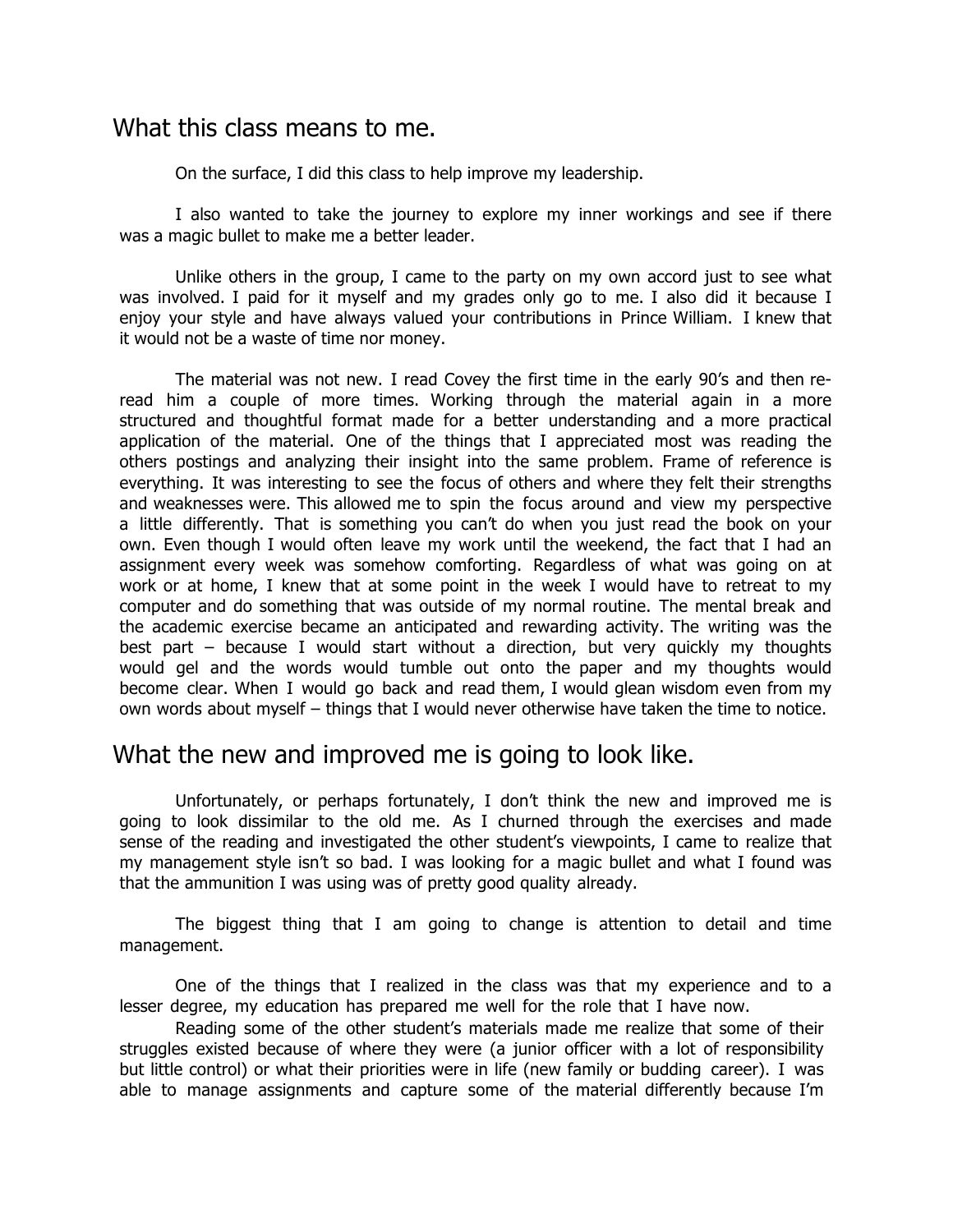old and grizzled and had seen much of what the scenarios presented at an earlier point in my career.

Probably one of the biggest changes that will be found in JC 2.o is the focus on peer development using Covey or some other management text. I just hired a new clinical supervisor and a new educator for the critical care transport program. I will pull some of the pearls from this class and use the 7 Habits book as required reading and try to massage this new management team into a more uniform and higher functioning team that just allowing them to go it alone.

# The Quadrant 2 activities I will do to get me to the new and improved me.

One of the behaviors that I had perfected before this class was the ability to ignore a ringing telephone, but I still understood that I needed to prioritize what was going on in my world to make sure that I didn't neglect anything that was important, but not urgent. To tackle this, every Monday morning I pull out some  $8 \frac{1}{2} \times 11$  cardstock that I printed a two-by-two matrix:

| Week of 23 Feb 15 | Urgent | Not Urgent |
|-------------------|--------|------------|
| Important         |        |            |
| Not Important     |        |            |

I write all the things I want to do that week. Some of it are actual things that I need to do that I pull from my calendar or items from my email, but the longer I do this, I find that many of the things that I put on there are contemplative and do more for my personal or professional growth. I find that the urgent things end up on my calendar and the important things end up on my matrix. The items on my matrix are often things that matter in the long run but have little tangible benefits today. Writing is always on the list. Touching base with an old friend I haven't talked to in a while is on there. Long-term goals for both work and home end up in the matrix. I actually took time to schedule a vacation for this summer.

Similar to the matrix, but much more immediate was that I started making lists. I keep a running list of all of the tasks that I need to complete. If I'm at my desk I use index cards but if I'm on the road, I use OneNote on my phone. Some of these items get